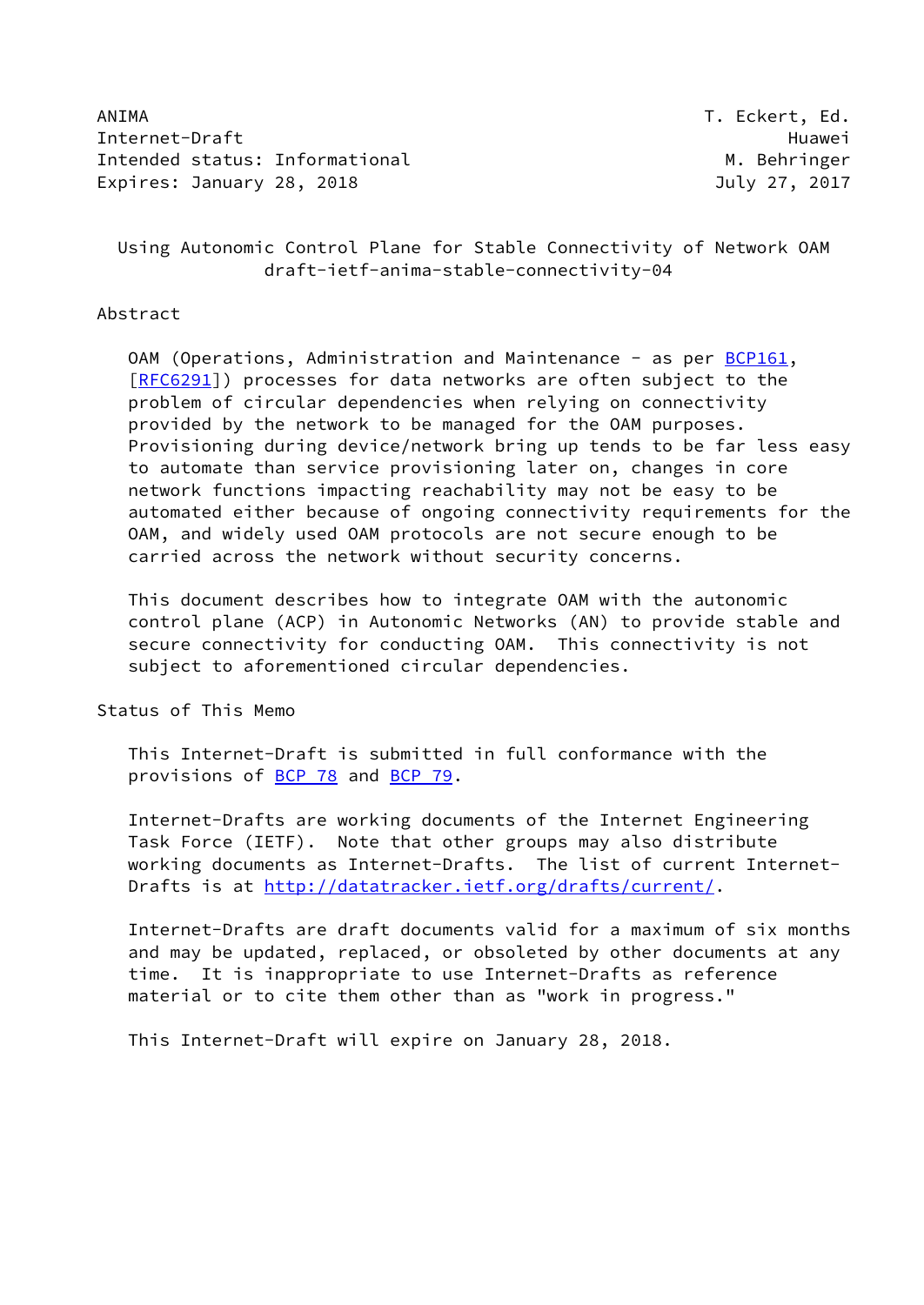<span id="page-1-1"></span>

| Internet-Draft | AN Stable Connectivity OAM | July 2017 |
|----------------|----------------------------|-----------|
|                |                            |           |

Copyright Notice

 Copyright (c) 2017 IETF Trust and the persons identified as the document authors. All rights reserved.

This document is subject to **[BCP 78](https://datatracker.ietf.org/doc/pdf/bcp78)** and the IETF Trust's Legal Provisions Relating to IETF Documents [\(http://trustee.ietf.org/license-info](http://trustee.ietf.org/license-info)) in effect on the date of publication of this document. Please review these documents carefully, as they describe your rights and restrictions with respect to this document. Code Components extracted from this document must include Simplified BSD License text as described in Section 4.e of the Trust Legal Provisions and are provided without warranty as described in the Simplified BSD License.

# Table of Contents

| Self dependent OAM Connectivity<br><u>1.1</u> .<br>Data Communication Networks (DCNs)<br>1.2. | $\overline{2}$<br>$\overline{3}$ |
|-----------------------------------------------------------------------------------------------|----------------------------------|
|                                                                                               |                                  |
|                                                                                               |                                  |
| 1.3.                                                                                          | $\overline{4}$                   |
| 2.                                                                                            | $\overline{4}$                   |
| Stable Connectivity for Centralized OAM<br>2.1.                                               | $\overline{4}$                   |
| Simple Connectivity for Non-ACP capable NMS Hosts<br>2.1.1.                                   | $\overline{5}$                   |
| Challenges and Limitation of Simple Connectivity<br>2.1.2.                                    | $\overline{6}$                   |
| Simultaneous ACP and Data Plane Connectivity<br>2.1.3.                                        | $\overline{1}$                   |
| IPv4-only NMS Hosts<br>2.1.4.                                                                 | 9                                |
| Path Selection Policies<br>2.1.5.                                                             | 10                               |
| Autonomic NOC Device/Applications<br>2.1.6.                                                   | 12                               |
| Encryption of data-plane connections $\ldots$<br>2.1.7.                                       | 12                               |
| Long Term Direction of the Solution $\cdots$<br>2.1.8.                                        | 13                               |
| $2.2$ . Stable Connectivity for Distributed Network/OAM                                       | 14                               |
| $\underline{3}$ .                                                                             | 14                               |
| $\overline{4}$ .                                                                              | 16                               |
| $\overline{5}$ .                                                                              | 16                               |
| 6.                                                                                            | 16                               |
| Change log [RFC Editor: Please remove]<br>$\overline{1}$ .                                    | 17                               |
| References<br>8.                                                                              | 17                               |
| Authors' Addresses                                                                            | <u>19</u>                        |

# <span id="page-1-2"></span><span id="page-1-0"></span>[1](#page-1-0). Introduction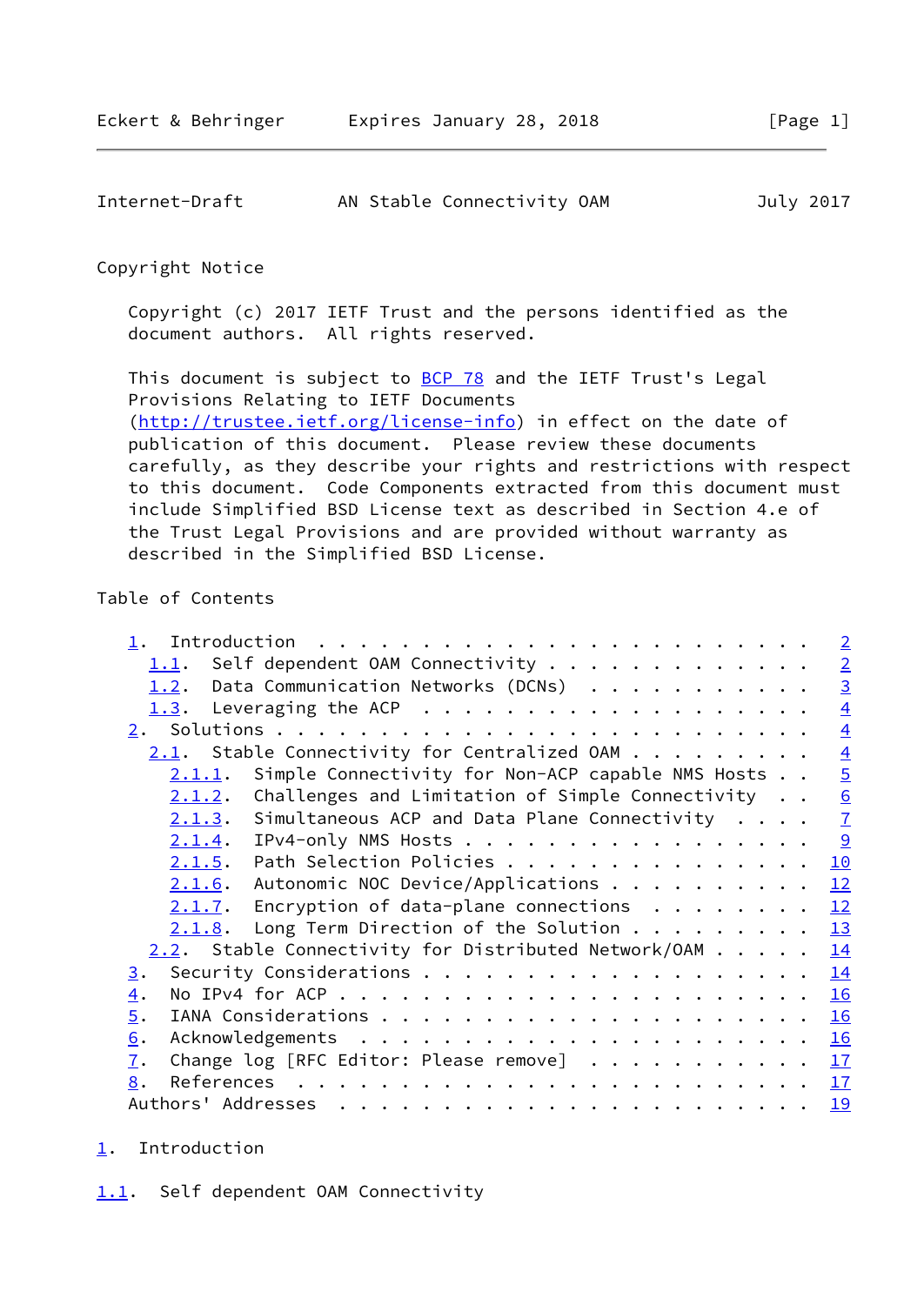OAM (Operations, Administration and Maintenance - as per [BCP161](https://datatracker.ietf.org/doc/pdf/bcp161), [\[RFC6291](https://datatracker.ietf.org/doc/pdf/rfc6291)]) for data networks is often subject to the problem of circular dependencies when relying on the connectivity service provided by the network to be managed. OAM can easily but

| Eckert & Behringer | Expires January 28, 2018 | [Page 2] |  |
|--------------------|--------------------------|----------|--|
|                    |                          |          |  |

<span id="page-2-1"></span>Internet-Draft AN Stable Connectivity OAM July 2017

 unintentionally break the connectivity required for its own operations. Avoiding these problems can lead to complexity in OAM. This document describes this problem and how to use the Autonomic Control Plane (ACP) to solve it without further OAM complexity:

 The ability to perform OAM on a network device requires first the execution of OAM necessary to create network connectivity to that device in all intervening devices. This typically leads to sequential, 'expanding ring configuration' from a NOC (Network Operations Center). It also leads to tight dependencies between provisioning tools and security enrollment of devices. Any process that wants to enroll multiple devices along a newly deployed network topology needs to tightly interlock with the provisioning process that creates connectivity before the enrollment can move on to the next device.

 When performing change operations on a network, it likewise is necessary to understand at any step of that process that there is no interruption of connectivity that could lead to removal of connectivity to remote devices. This includes especially change provisioning of routing, forwarding, security and addressing policies in the network that often occur through mergers and acquisitions, the introduction of IPv6 or other mayor re-hauls in the infrastructure design. Examples include change of an IGP or areas, PA (Provider Aggregatabe) to PI (Provider Independent) addressing, or systematic topology changes (such as L2 to L3 changes).

 All these circular dependencies make OAM complex and potentially fragile. When automation is being used, for example through provisioning systems, this complexity extends into that automation software.

<span id="page-2-0"></span>[1.2](#page-2-0). Data Communication Networks (DCNs)

 In the late 1990'th and early 2000, IP networks became the method of choice to build separate OAM networks for the communications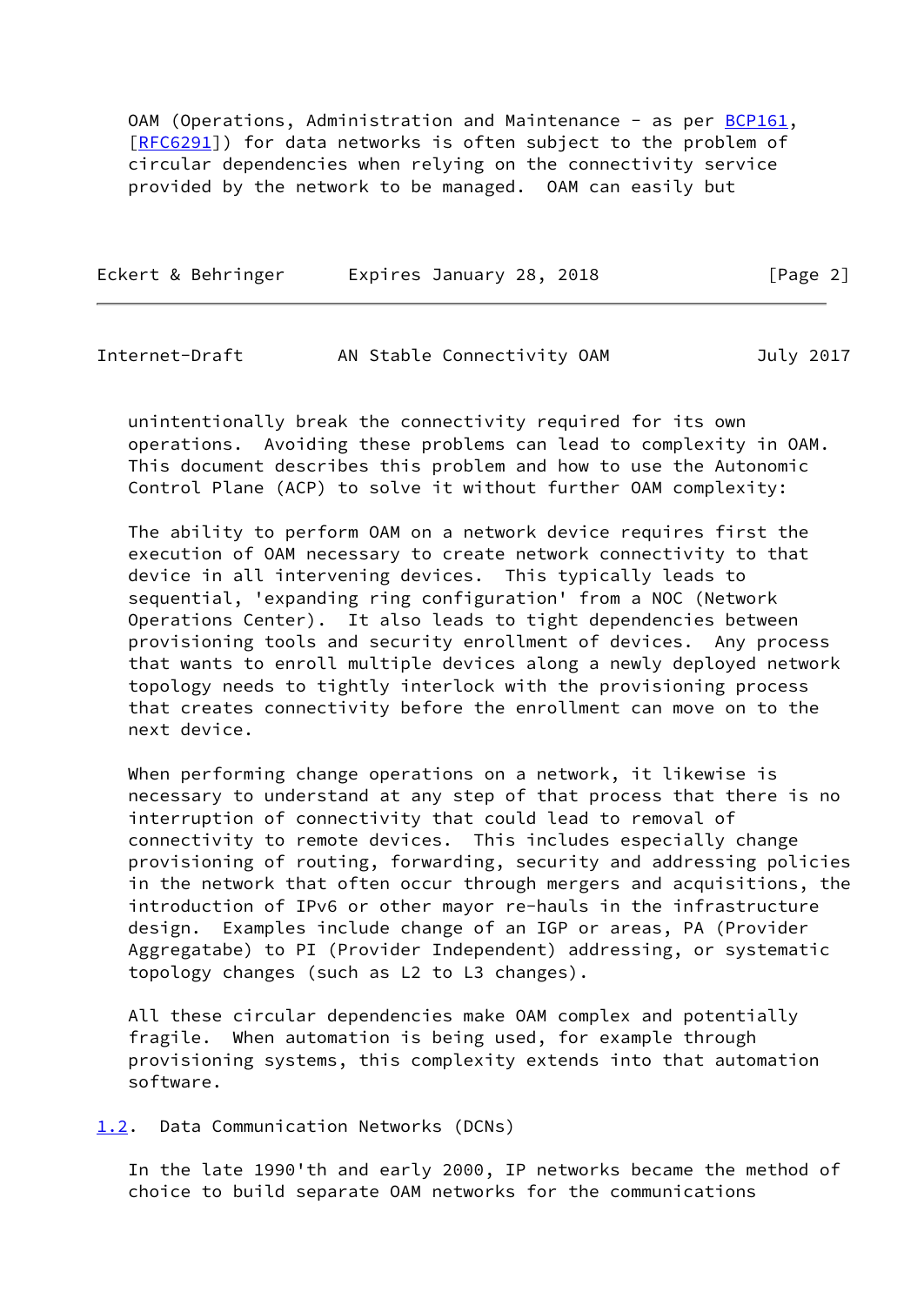infrastructure within Network Providers. This concept was standardized in ITU-T G.7712/Y.1703 [\[ITUT](#page-19-0)] and called "Data Communications Networks" (DCN). These where (and still are) physically separate IP(/MPLS) networks that provide access to OAM interfaces of all equipment that had to be managed, from PSTN (Public Switched Telephone Network) switches over optical equipment to nowadays Ethernet and IP/MPLS production network equipment.

 Such DCN provide stable connectivity not subject to aforementioned problems because they are separate network entirely, so change configuration of the production IP network is done via the DCN but never affects the DCN configuration. Of course, this approach comes

| Eckert & Behringer | Expires January 28, 2018 | [Page 3] |
|--------------------|--------------------------|----------|
|                    |                          |          |

<span id="page-3-1"></span>

| Internet-Draft |  | AN Stable Connectivity OAM |  |  | July 2017 |
|----------------|--|----------------------------|--|--|-----------|
|----------------|--|----------------------------|--|--|-----------|

 at a cost of buying and operating a separate network and this cost is not feasible for many providers, most notably smaller providers, most enterprises and typical IoT networks (Internet of Things).

<span id="page-3-0"></span>[1.3](#page-3-0). Leveraging the ACP

 One of the goals of the Autonomic Networks Autonomic Control Plane (ACP as defined in [[I-D.ietf-anima-autonomic-control-plane](#page-18-3)] ) is to provide similar stable connectivity as a DCN, but without having to build a separate DCN. It is clear that such 'in-band' approach can never achieve fully the same level of separation, but the goal is to get as close to it as possible.

 This solution approach has several aspects. One aspect is designing the implementation of the ACP in network devices to make it actually perform without interruption by changes in what we will call in this document the "data-plane", a.k.a: the operator or controller configured services planes of the network equipment. This aspect is not currently covered in this document.

 Another aspect is how to leverage the stable IPv6 connectivity provided by the ACP for OAM purposes. This is the current scope of this document.

- <span id="page-3-2"></span>[2](#page-3-2). Solutions
- <span id="page-3-3"></span>[2.1](#page-3-3). Stable Connectivity for Centralized OAM

The ANI is the "Autonomic Networking Infrastructure" consisting of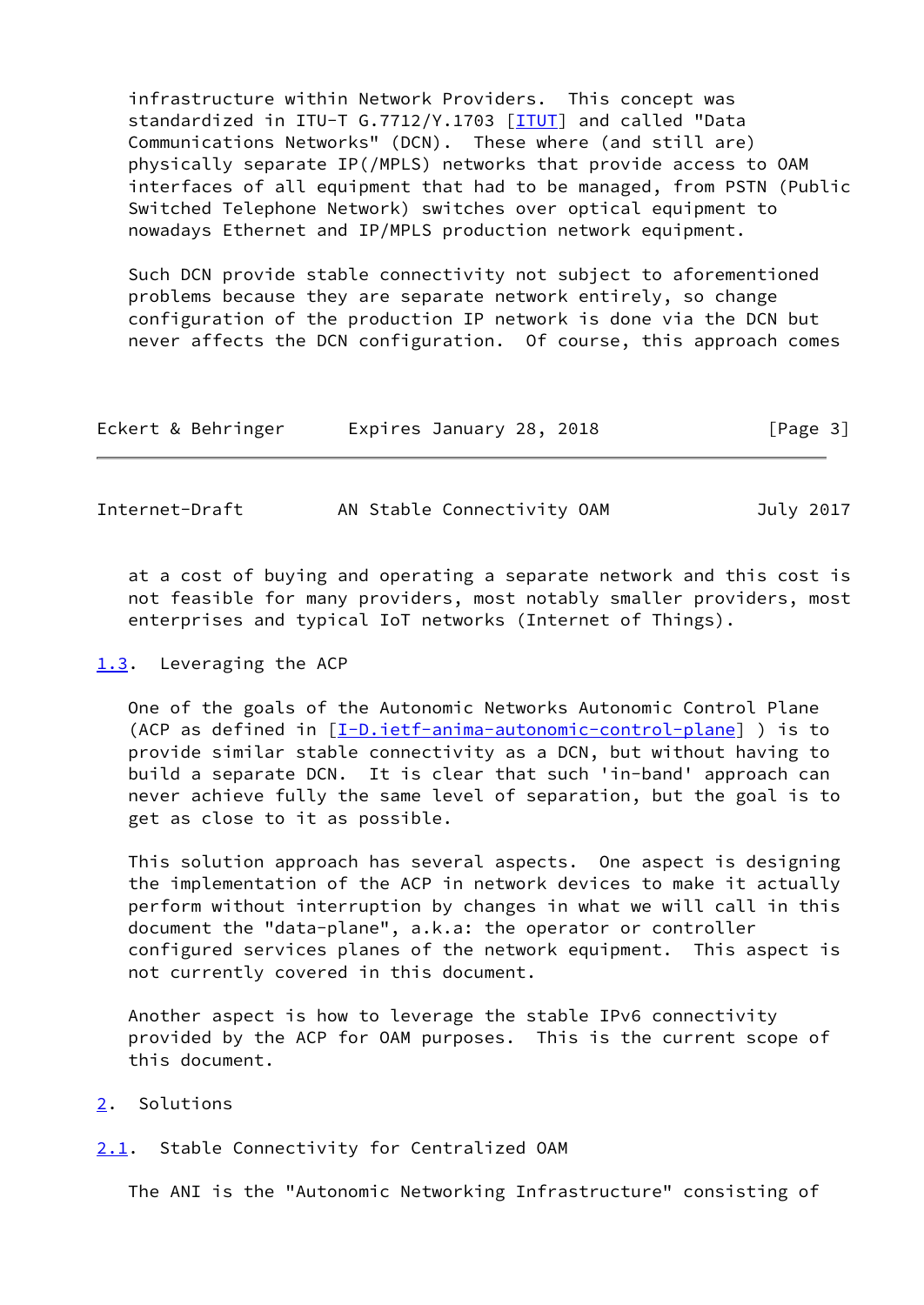secure zero touch Bootstrap (BRSKI -

[\[I-D.ietf-anima-bootstrapping-keyinfra](#page-18-4)]), GeneRic Autonomic Signaling Protocol (GRASP - [[I-D.ietf-anima-grasp\]](#page-18-5)), and Autonomic Control Plane (ACP - [\[I-D.ietf-anima-autonomic-control-plane](#page-18-3)]). Refer to [\[I-D.ietf-anima-reference-model](#page-19-1)] for an overview of the ANI and how its components interact and [\[RFC7575](https://datatracker.ietf.org/doc/pdf/rfc7575)] for concepts and terminology of ANI and autonomic networks.

 This section describes stable connectivity for centralized OAM via ACP/ANI starting by what we expect to be the most easy to deploy short-term option. It then describes limitation and challenges of that approach and their solutions/workarounds to finish with the preferred target option of autonomic NOC devices in [Section 2.1.6.](#page-12-0)

 This order was chosen because it helps to explain how simple initial use of ACP can be, how difficult workarounds can become (and therefore what to avoid), and finally because one very promising long-term solution alternative is exactly like the most easy short term solution only virtualized and automated.

| Eckert & Behringer | Expires January 28, 2018 | [Page 4] |
|--------------------|--------------------------|----------|
|--------------------|--------------------------|----------|

<span id="page-4-0"></span>

| Internet-Draft |
|----------------|
|----------------|

AN Stable Connectivity OAM July 2017

 In the most common case, OAM will be performed by one or more applications running on a variety of centralized NOC systems that communicate with network devices. We describe differently advanced approaches to leverage the ACP for stable connectivity. There is a wide range of options, some of which are simple, some more complex.

Three stages can be considered:

- o There are simple options described in sections [Section 2.1.1](#page-5-0) through  $Section 2.1.3$  that we consider to be good starting points to operationalize the use of the ACP for stable connectivity today. These options require only network and OAN/NOC device configuration.
- o The are workarounds to connect the ACP to non-IPv6 capable NOC devices through the use of IPv4/IPv6 NAT (Network Address Translation) as described in section [Section 2.1.4](#page-9-0). These workarounds are not recommended but if such non-IPv6 capable NOC devices need to be used longer term, then this is the only option to connect them to the ACP.
- o Near to long term options can provide all the desired operational,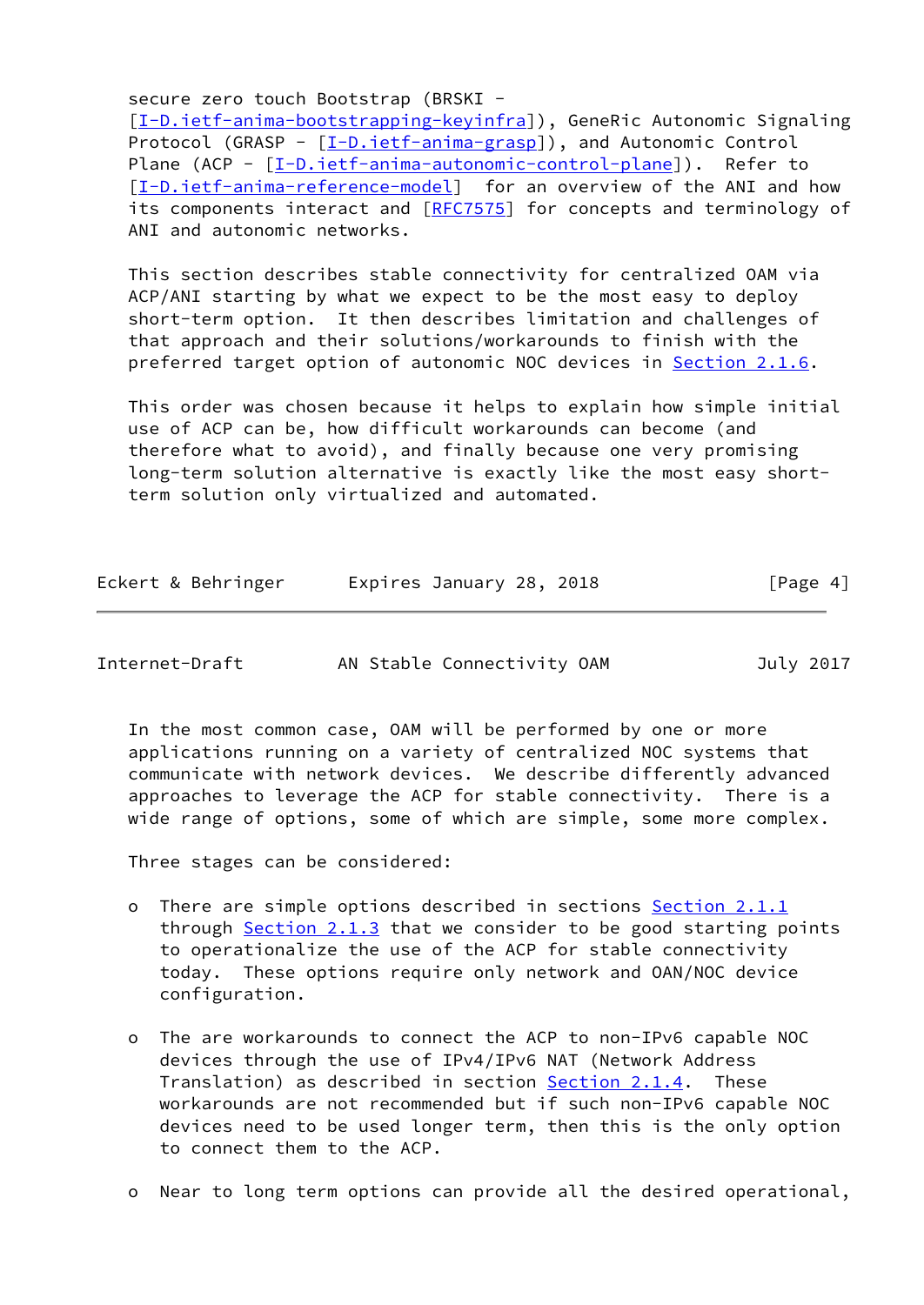zero touch and security benefits of an autonomic network, but a range of details for this still have to be worked out and development work on NOC/OAM equipment is necessary. These options are discussed in sections [Section 2.1.5](#page-10-0) through [Section 2.1.8.](#page-14-0)

<span id="page-5-0"></span>[2.1.1](#page-5-0). Simple Connectivity for Non-ACP capable NMS Hosts

 In the most simple candidate deployment case, the ACP extends all the way into the NOC via one or more "ACP edge devices" as defined in section 6.1 of  $[I-D.ietf-anima-autonomic-control-plane]$  $[I-D.ietf-anima-autonomic-control-plane]$ . These devices "leak" the (otherwise encrypted) ACP natively to NMS hosts. They acts as the default router to those NMS hosts and provide them with IPv6 connectivity into the ACP. NMS hosts with this setup need to support IPv6 (see e.g. [[RFC6434\]](https://datatracker.ietf.org/doc/pdf/rfc6434)) but require no other modifications to leverage the ACP.

 Note that even though the ACP only uses IPv6, it can of course support OAM for any type of network deployment as long as the network devices support the ACP: The Data Plane can be IPv4 only, dual-stack or IPv6 only. It is always spearate from the ACP, therefore there is no dependency between the ACP and the IP version(s) used in the Data Plane.

 This setup is sufficient for troubleshooting such as SSH into network devices, NMS that performs SNMP read operations for status checking, software downloads into autonomic devices, provisioning of devices

| Eckert & Behringer | Expires January 28, 2018 | [Page 5] |
|--------------------|--------------------------|----------|
|                    |                          |          |

<span id="page-5-1"></span>Internet-Draft AN Stable Connectivity OAM July 2017

 via NETCONF and so on. In conjunction with otherwise unmodified OAM via separate NMS hosts it can provide a good subset of the stable connectivity goals. The limitations of this approach are discussed in the next section.

 Because the ACP provides 'only' for IPv6 connectivity, and because addressing provided by the ACP does not include any topological addressing structure that operations in a NOC often relies on to recognize where devices are on the network, it is likely highly desirable to set up DNS (Domain Name System - see [[RFC1034](https://datatracker.ietf.org/doc/pdf/rfc1034)]) so that the ACP IPv6 addresses of autonomic devices are known via domain names that include the desired structure. For example, if DNS in the network was set up with names for network devices as devicename.noc.example.com, and the well known structure of the Data Plane IPv4 addresses space was used by operators to infer the region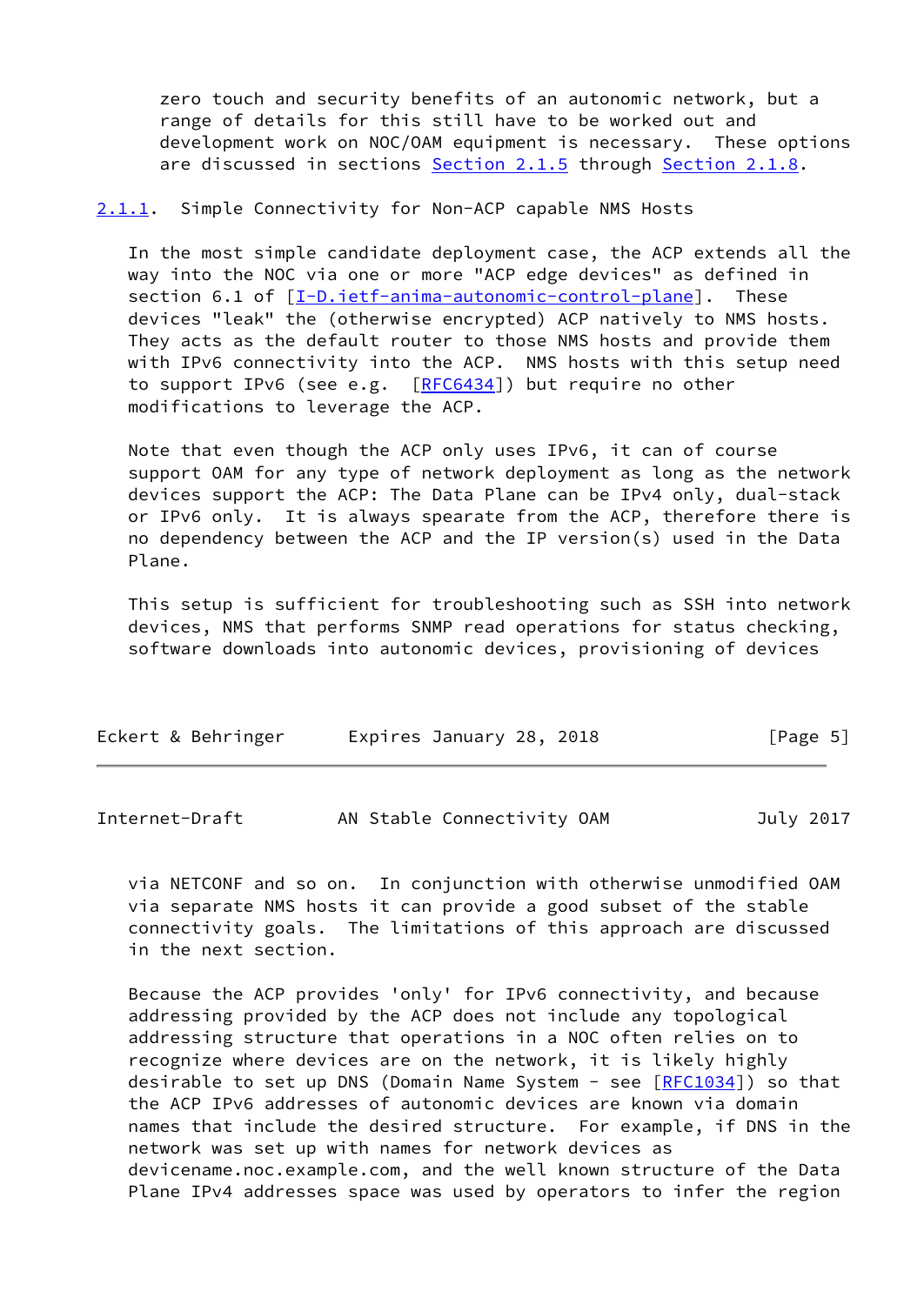where a device is located in, then the ACP address of that device could be set up as devicename\_<region>.acp.noc.example.com, and devicename.acp.noc.example.com could be a CNAME to devicename <region>.acp.noc.example.com. Note that many networks already use names for network equipment where topological information is included, even without an ACP.

<span id="page-6-0"></span>[2.1.2](#page-6-0). Challenges and Limitation of Simple Connectivity

 This simple connectivity of non-autonomic NMS hosts suffers from a range of challenges (that is, operators may not be able to do it this way) or limitations (that is, operator cannot achieve desired goals with this setup). The following list summarizes these challenges and limitations. The following sections describe additional mechanisms to overcome them.

 Note that these challenges and limitations exist because ACP is primarily designed to support distributed ASA in the most lightweight fashion, but not mandatorily require support for additional mechanisms to best support centralized NOC operations. It is this document that describes additional (short term) workarounds and (long term) extensions.

 1. (Limitation) NMS hosts cannot directly probe whether the desired so called 'data-plane' network connectivity works because they do not directly have access to it. This problem is similar to probing connectivity for other services (such as VPN services) that they do not have direct access to, so the NOC may already employ appropriate mechanisms to deal with this issue (probing proxies). See [Section 2.1.3](#page-7-0) for candidate solutions.

| Eckert & Behringer | Expires January 28, 2018 | [Page 6] |
|--------------------|--------------------------|----------|
|                    |                          |          |

<span id="page-6-1"></span>Internet-Draft AN Stable Connectivity OAM July 2017

- 2. (Challenge) NMS hosts need to support IPv6 which often is still not possible in enterprise networks. See [Section 2.1.4](#page-9-0) for some workarounds.
- 3. (Limitation) Performance of the ACP will be limited versus normal 'data-plane' connectivity. The setup of the ACP will often support only non-hardware accelerated forwarding. Running a large amount of traffic through the ACP, especially for tasks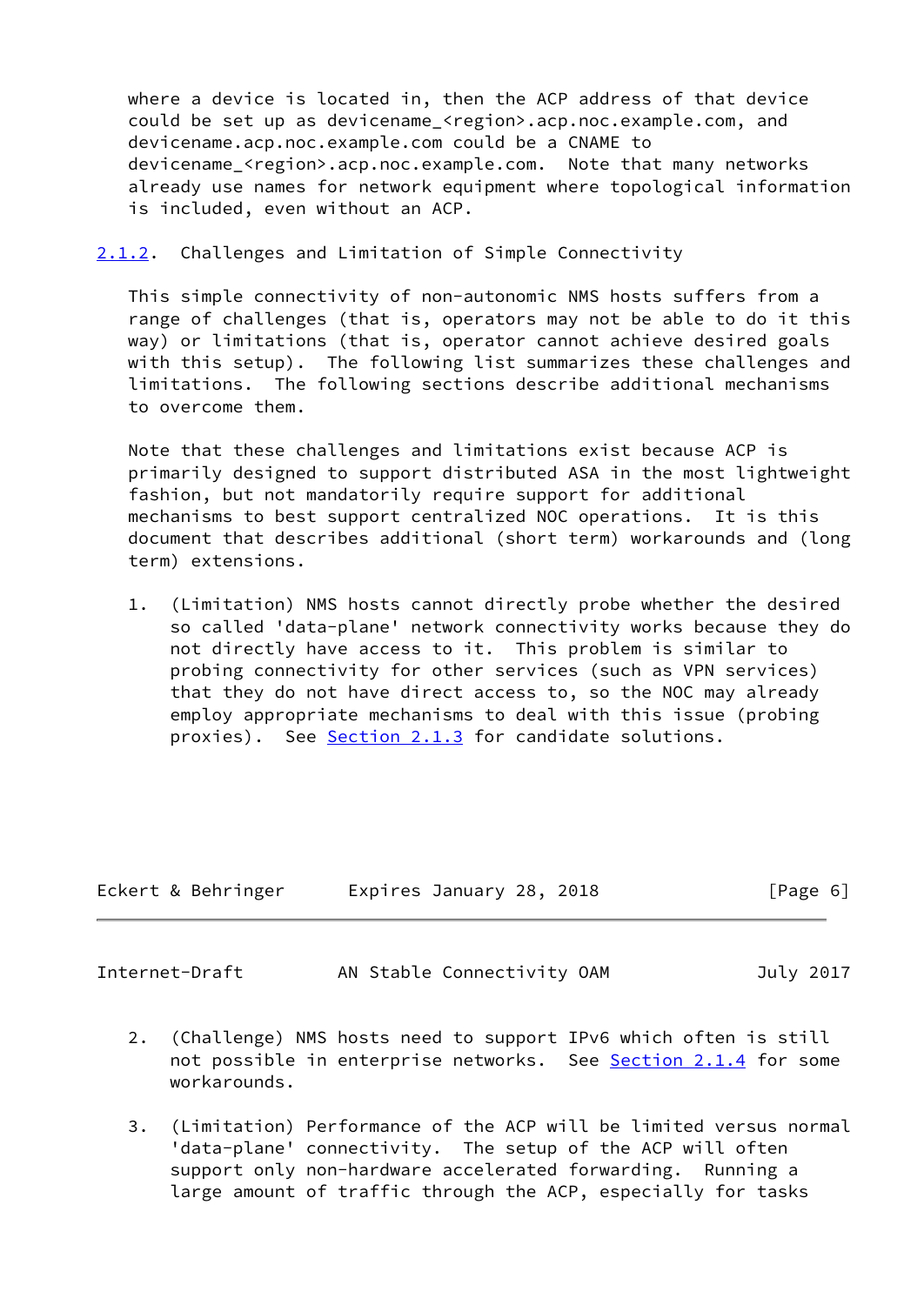where it is not necessary will reduce its performance/ effectiveness for those operations where it is necessary or highly desirable. See [Section 2.1.5](#page-10-0) for candidate solutions.

 4. (Limitation) Security of the ACP is reduced by exposing the ACP natively (and unencrypted) into a LAN in the NOC where the NOC devices are attached to it. See [Section 2.1.7](#page-13-0) for candidate solutions.

 These four problems can be tackled independently of each other by solution improvements. Combining some of these solutions improvements together can lead towards a candiate long term solution.

<span id="page-7-0"></span>[2.1.3](#page-7-0). Simultaneous ACP and Data Plane Connectivity

 Simultaneous connectivity to both ACP and data-plane can be achieved in a variety of ways. If the data-plane is IPv4-only, then any method for dual-stack attachment of the NOC device/application will suffice: IPv6 connectivity from the NOC provides access via the ACP, IPv4 will provide access via the data-plane. If as explained above in the simple case, an autonomic device supports native attachment to the ACP, and the existing NOC setup is IPv4 only, then it could be sufficient to attach the ACP device(s) as the IPv6 default router to the NOC LANs and keep the existing IPv4 default router setup unchanged.

 If the data-plane of the network is also supporting IPv6, then the NOC devices that need access to the ACP should have a dual-homing IPv6 setup. One option is to make the NOC devices multi-homed with one logical or physical IPv6 interface connecting to the data-plane, and another into the ACP. The LAN that provides access to the ACP should then be given an IPv6 prefix that shares a common prefix with the IPv6 ULA (see [[RFC4193](https://datatracker.ietf.org/doc/pdf/rfc4193)]) of the ACP so that the standard IPv6 interface selection rules on the NOC host would result in the desired automatic selection of the right interface: towards the ACP facing interface for connections to ACP addresses, and towards the data plane interface for anything else. If this cannot be achieved automatically, then it needs to be done via IPv6 static routes in the NOC host.

| Eckert & Behringer | Expires January 28, 2018 |  | [Page 7] |
|--------------------|--------------------------|--|----------|
|--------------------|--------------------------|--|----------|

Internet-Draft AN Stable Connectivity OAM July 2017

Providing two virtual (e.g. dot1q subnet) connections into NOC hosts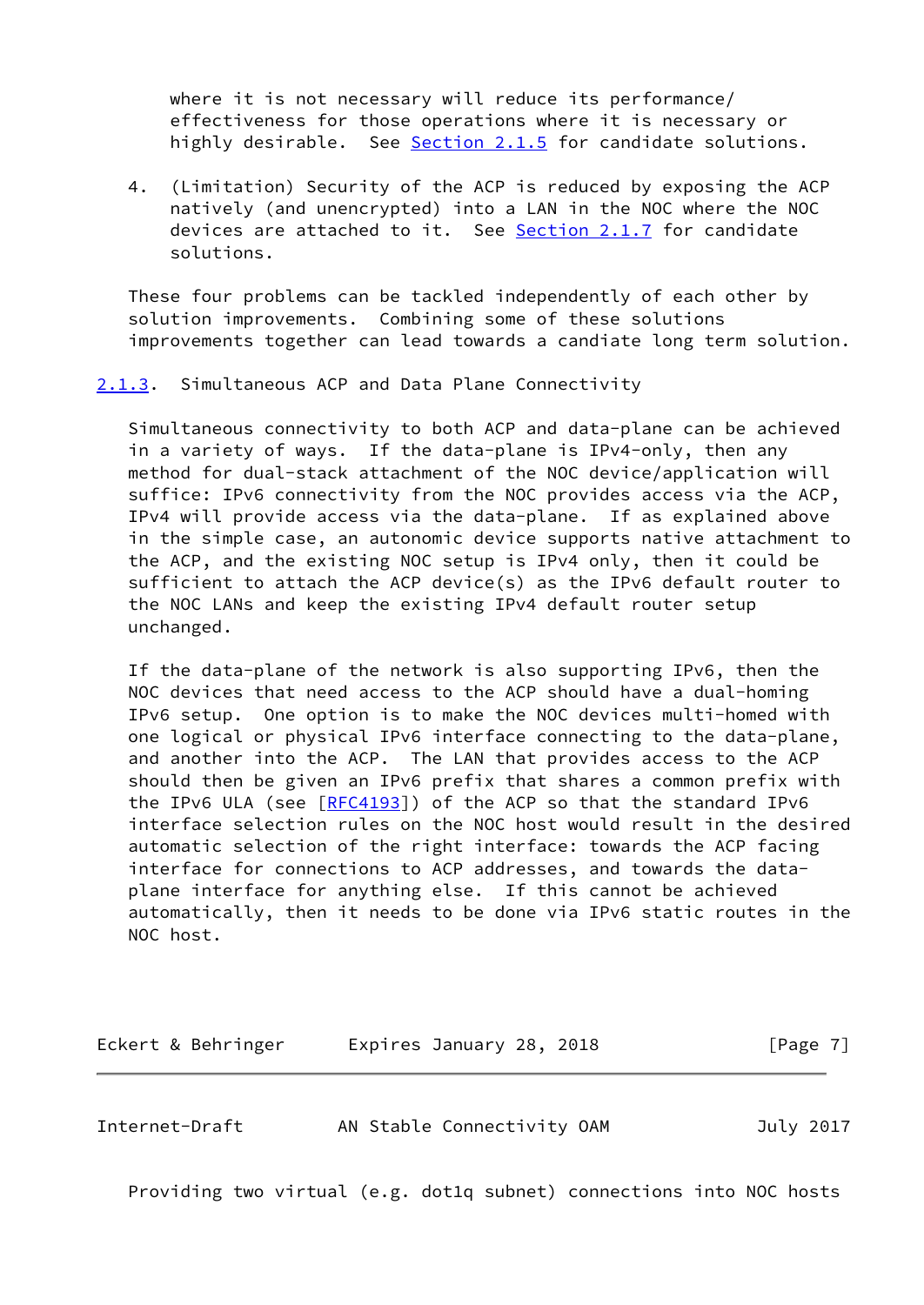may be seen as an undesired complexity. In that case the routing policy to provide access to both ACP and data-plane via IPv6 needs to happen in the NOC network itself: The NMS host gets a single attachment interface but still with the same two IPv6 addresses as in before - one for use towards the ACP, one towards the data-plane. The first-hop router connecting to the NMS host would then have separate interfaces: one towards the data-plane, one towards the ACP. Routing of traffic from NMS hosts would then have to be based on the source IPv6 address of the host: Traffic from the address designated for ACP use would get routed towards the ACP, traffic from the designated data-plane address towards the data-plane.

 In the simple case, we get the following topology: Existing NMS hosts connect via an existing NOClan and existing first hop Rtr1 to the data-plane. Rtr1 is not made autonomic, but instead the edge router of the Autonomic network ANrtr is attached via a separate interface to Rtr1 and ANrtr provides access to the ACP via ACPaccessLan. Rtr1 is configured with the above described IPv6 source routing policies and the NOC-app-devices are given the secondary IPv6 address for connectivity into the ACP.

 --... (data-plane) NOC-app-device(s) -- NOClan -- Rtr1 --- ACPaccessLan -- ANrtr ... (ACP)

## Figure 1

 If Rtr1 was to be upgraded to also implement Autonomic Networking and the ACP, the picture would change as follows:

 $-- \ldots$  (data-plane) NOC-app-device(s) ---- NOClan --- ANrtr1  $--- -$  ... (ACP)  $\setminus$  - / (ACP to data-plane loopback)

### Figure 2

 In this case, ANrtr1 would have to implement some more advanced routing such as cross-VRF routing because the data-plane and ACP are most likely run via separate VRFs. A workaround without additional software functionality could be a physical external loopback cable into two ports of ANrtr1 to connect the data-plane and ACP VRF as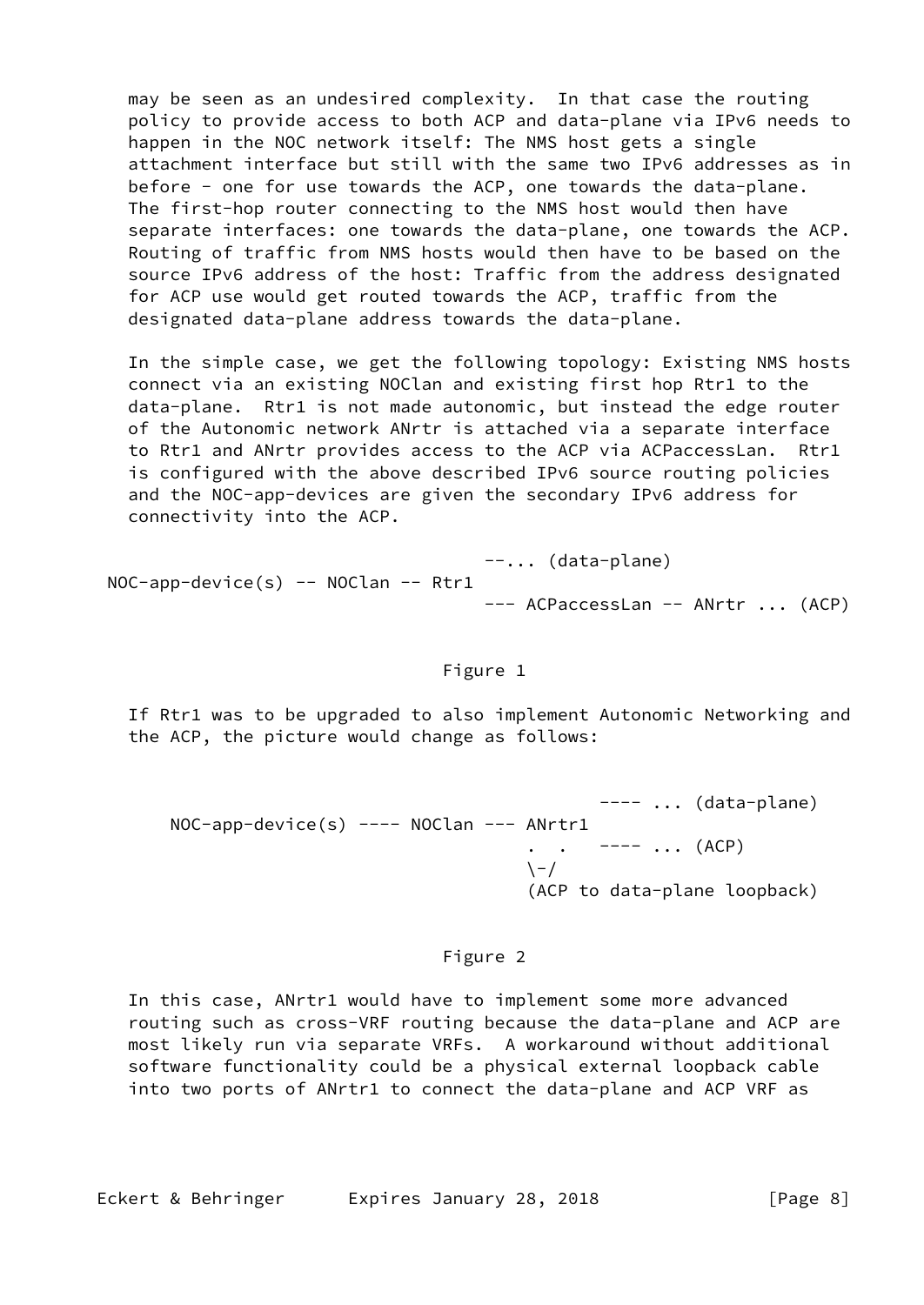<span id="page-9-1"></span> shown in the picture. A (virtual) software loopback between the ACP and data plane VRF would of course be the better solution.

### <span id="page-9-0"></span>[2.1.4](#page-9-0). IPv4-only NMS Hosts

 ACP does not support IPv4: Single stack IPv6 management of the network via ACP and (as needed) data plane. Independent of whether the data plane is dual-stack, has IPv4 as a service or is single stack IPv6. Dual plane management, IPv6 for ACP, IPv4 for the data plane is likewise an architecturally simple option.

 The downside of this architectural decision is the potential need for short-term workarounds when the operational practices in a network that cannot meet these target expectations. This section motivates when and why these workarounds may be necessary and describes them. All the workarounds described in this section are HIGHLY UNDESIRABLE. The only recommended solution is to enable IPv6 on NMS hosts.

 Most network equipment today supports IPv6 but it is by far not ubiquitously supported in NOC backend solutions (HW/SW), especially not in the product space for enterprises. Even when it is supported, there are often additional limitations or issues using it in a dual stack setup or the operator mandates for simplicity single stack for all operations. For these reasons an IPv4 only management plane is still required and common practice in many enterprises. Without the desire to leverage the ACP, this required and common practice is not a problem for those enterprises even when they run dual stack in the network. We document these workarounds here because it is a short term deployment challenge specific to the operations of the ACP.

 To bridge an IPv4 only management plane with the ACP, IPv4 to IPv6 NAT can be used. This NAT setup could for example be done in Rt1r1 in above picture to also support IPv4 only NMS hots connected to NOClan.

 To support connections initiated from IPv4 only NMS hosts towards the ACP of network devices, it is necessary to create a static mapping of ACP IPv6 addresses into an unused IPv4 address space and dynamic or static mapping of the IPv4 NOC application device address (prefix) into IPv6 routed in the ACP. The main issue in this setup is the mapping of all ACP IPv6 addresses to IPv4. Without further network intelligence, this needs to be a 1:1 address mapping because the prefix used for ACP IPv6 addresses is too long to be mapped directly into IPv4 on a prefix basis.

One could implement in router software dynamic mappings by leveraging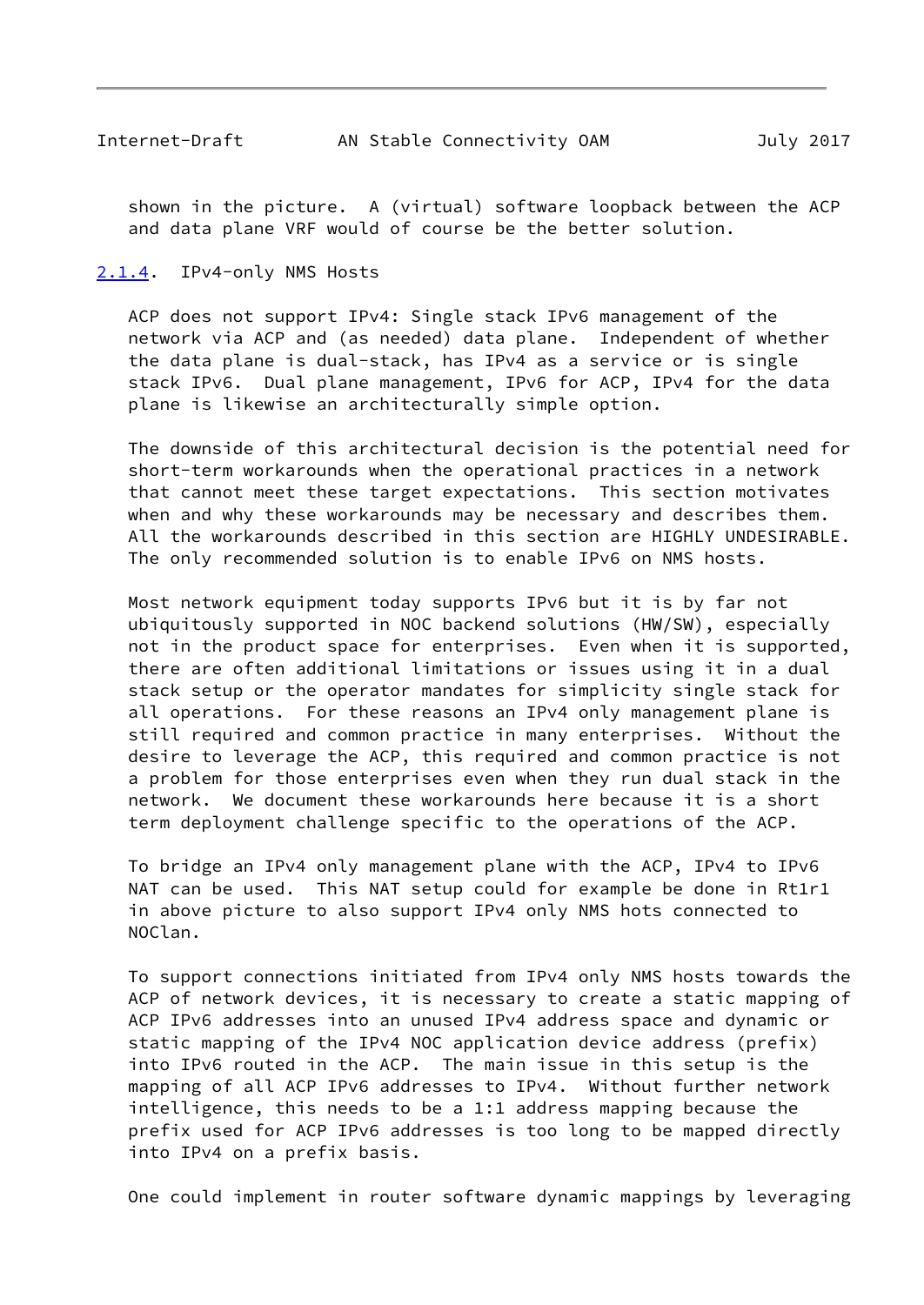DNS, but it seems highly undesirable to implement such complex technologies for something that ultimately is a temporary problem

| Eckert & Behringer | Expires January 28, 2018 | [Page 9] |
|--------------------|--------------------------|----------|
|--------------------|--------------------------|----------|

<span id="page-10-1"></span>

| Internet-Draft | AN Stable Connectivity OAM | July 2017 |
|----------------|----------------------------|-----------|
|----------------|----------------------------|-----------|

 (IPv4 only NMS hosts). With today's operational directions it is likely more preferable to automate the setup of 1:1 NAT mappings in that NAT router as part of the automation process of network device enrollment into the ACP.

 The ACP can also be used for connections initiated by the network device into the NMS hosts. For example, syslog from autonomic devices. In this case, static mappings of the NMS hosts IPv4 addresses are required. This can easily be done with a static prefix mapping into IPv6.

 Overall, the use of NAT is especially subject to the ROI (Return On Investment) considerations, but the methods described here may not be too different from the same problems encountered totally independent of AN/ACP when some parts of the network are to introduce IPv6 but NMS hosts are not (yet) upgradeable.

## <span id="page-10-0"></span>[2.1.5](#page-10-0). Path Selection Policies

 As mentioned above, the ACP is not expected to have high performance because its primary goal is connectivity and security, and for existing network device platforms this often means that it is a lot more effort to implement that additional connectivity with hardware acceleration than without - especially because of the desire to support full encryption across the ACP to achieve the desired security.

 Some of these issues may go away in the future with further adoption of the ACP and network device designs that better tender to the needs of a separate OAM plane, but it is wise to plan for even long-term designs of the solution that does NOT depend on high-performance of the ACP. This is opposite to the expectation that future NMS hosts will have IPv6, so that any considerations for IPv4/NAT in this solution are temporary.

 To solve the expected performance limitations of the ACP, we do expect to have the above describe dual-connectivity via both ACP and data-plane between NOC application devices and AN devices with ACP. The ACP connectivity is expected to always be there (as soon as a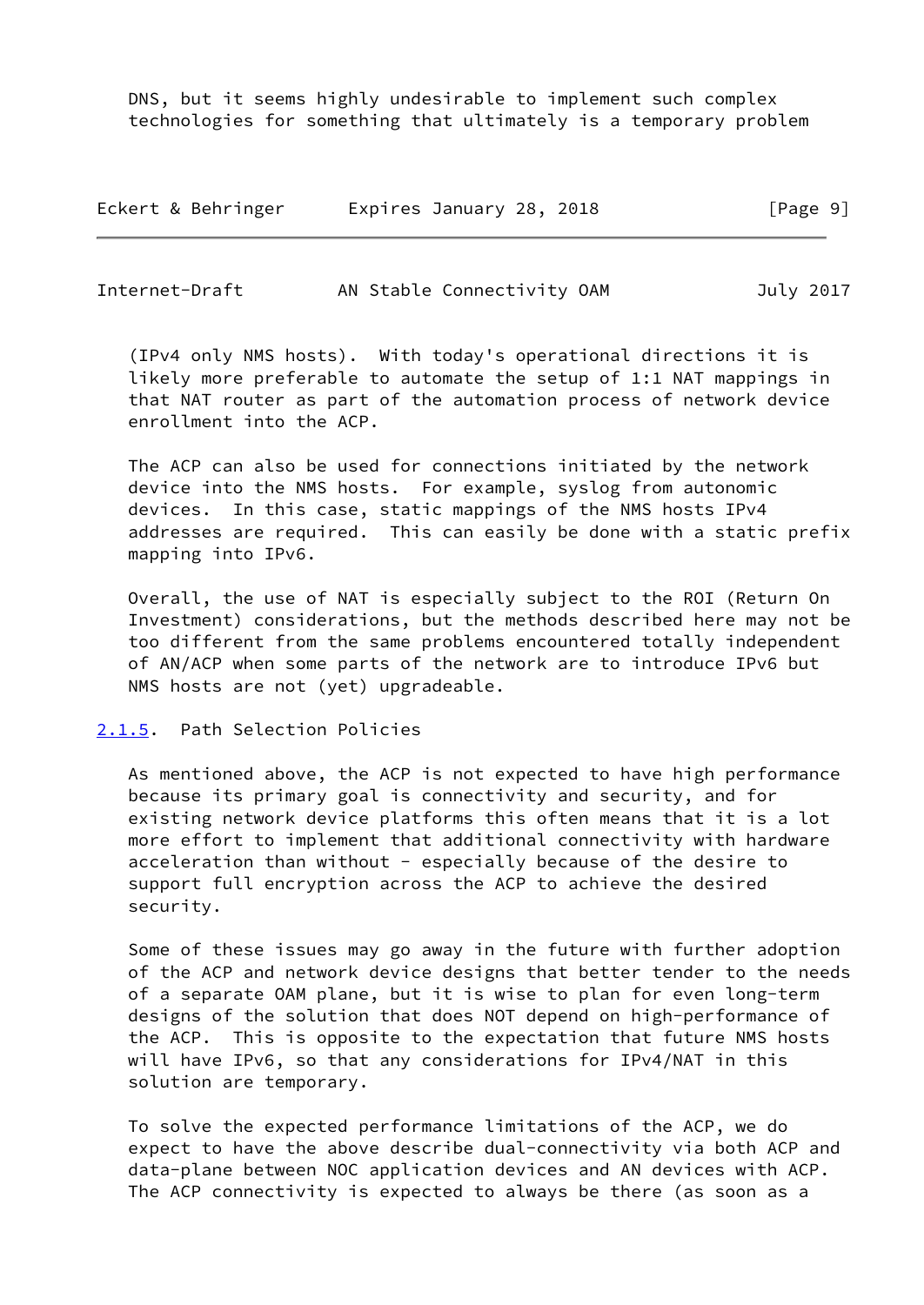device is enrolled), but the data-plane connectivity is only present under normal operations but will not be present during e.g. early stages of device bootstrap, failures, provisioning mistakes or during network configuration changes.

 The desired policy is therefore as follows: In the absence of further security considerations (see below), traffic between NMS hosts and AN devices should prefer data-plane connectivity and resort only to using the ACP when necessary, unless it is an operation known to be

| Eckert & Behringer | Expires January 28, 2018 | [Page 10] |
|--------------------|--------------------------|-----------|
|--------------------|--------------------------|-----------|

Internet-Draft AN Stable Connectivity OAM July 2017

 so much tied to the cases where the ACP is necessary that it makes no sense to try using the data plane. An example here is of course the SSH connection from the NOC into a network device to troubleshoot network connectivity. This could easily always rely on the ACP. Likewise, if an NMS host is known to transmit large amounts of data, and it uses the ACP, then its performance need to be controlled so that it will not overload the ACP performance. Typical examples of this are software downloads.

 There is a wide range of methods to build up these policies. We describe a few:

 Ideally, a NOC system would learn and keep track of all addresses of a device (ACP and the various data plane addresses). Every action of the NOC system would indicate via a "path-policy" what type of connection it needs (e.g. only data-plane, ACP-only, default to data plane, fallback to  $ACP$ ,...). A connection policy manager would then build connection to the target using the right address(es). Shorter term, a common practice is to identify different paths to a device via different names (e.g. loopback vs. interface addresses). This approach can be expanded to ACP uses, whether it uses NOC system local names or DNS. We describe example schemes using DNS:

 DNS can be used to set up names for the same network devices but with different addresses assigned: One name (name.noc.example.com) with only the data-plane address(es) (IPv4 and/or IPv6) to be used for probing connectivity or performing routine software downloads that may stall/fail when there are connectivity issues. One name (name acp.noc.example.com) with only the ACP reachable address of the device for troubleshooting and probing/discovery that is desired to always only use the ACP. One name with data plane and ACP addresses (name-both.noc.example.com).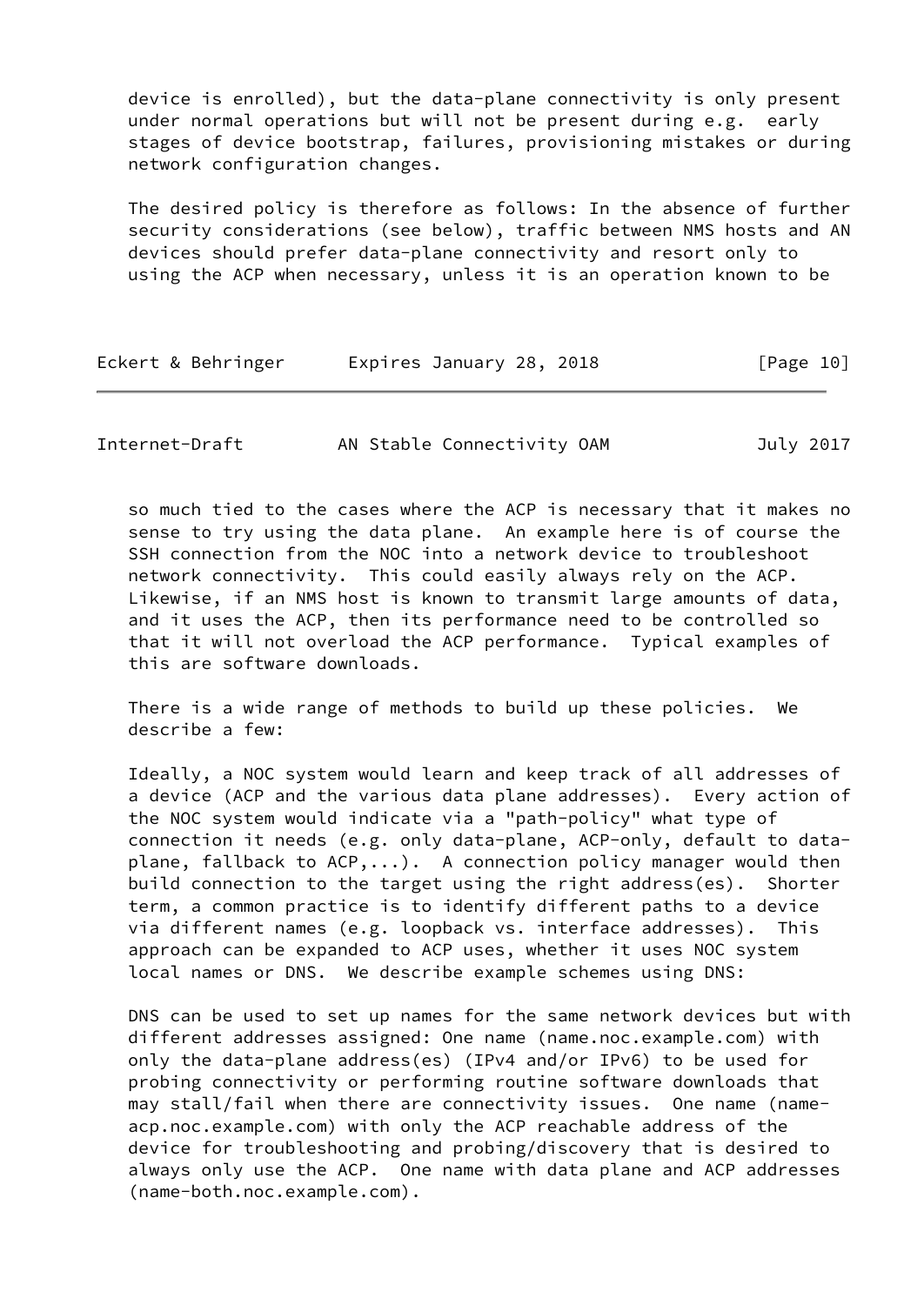Traffic policing and/or shaping of at the ACP edge in the NOC can be used to throttle applications such as software download into the ACP.

MPTCP (Multipath TCP -see  $[REG824]$ ) is a very attractive candidate to automate the use of both data-plane and ACP and minimize or fully avoid the need for the above mentioned logical names to pre-set the desired connectivity (data-plane-only, ACP only, both). For example, a set-up for non MPTCP aware applications would be as follows:

 DNS naming is set up to provide the ACP IPv6 address of network devices. Unbeknownst to the application, MPTCP is used. MPTCP mutually discovers between the NOC and network device the data-plane address and caries all traffic across it when that MPTCP subflow across the data-plane can be built.

| Eckert & Behringer |  |  | Expires January 28, 2018 |  |  | [Page 11] |  |
|--------------------|--|--|--------------------------|--|--|-----------|--|
|--------------------|--|--|--------------------------|--|--|-----------|--|

<span id="page-12-1"></span>

|  | Internet-Draft | AN Stable Connectivity OAM | July 2017 |
|--|----------------|----------------------------|-----------|
|--|----------------|----------------------------|-----------|

 In the Autonomic network devices where data-plane and ACP are in separate VRFs, it is clear that this type of MPTCP subflow creation across different VRFs is new/added functionality. Likewise, the policies of preferring a particular address (NOC-device) or VRF (AN device) for the traffic is potentially also a policy not provided as a standard.

### <span id="page-12-0"></span>[2.1.6](#page-12-0). Autonomic NOC Device/Applications

 Setting up connectivity between the NOC and autonomic devices when the NOC device itself is non-autonomic is as mentioned in the beginning a security issue. It also results as shown in the previous paragraphs in a range of connectivity considerations, some of which may be quite undesirable or complex to operationalize.

 Making NMS hosts autonomic and having them participate in the ACP is therefore not only a highly desirable solution to the security issues, but can also provide a likely easier operationalization of the ACP because it minimizes NOC-special edge considerations - the ACP is simply built all the way automatically, even inside the NOC and only authorized and authenticate NOC devices/applications will have access to it.

 Supporting the ACP all the way into an application device requires implementing the following aspects in it: AN bootstrap/enrollment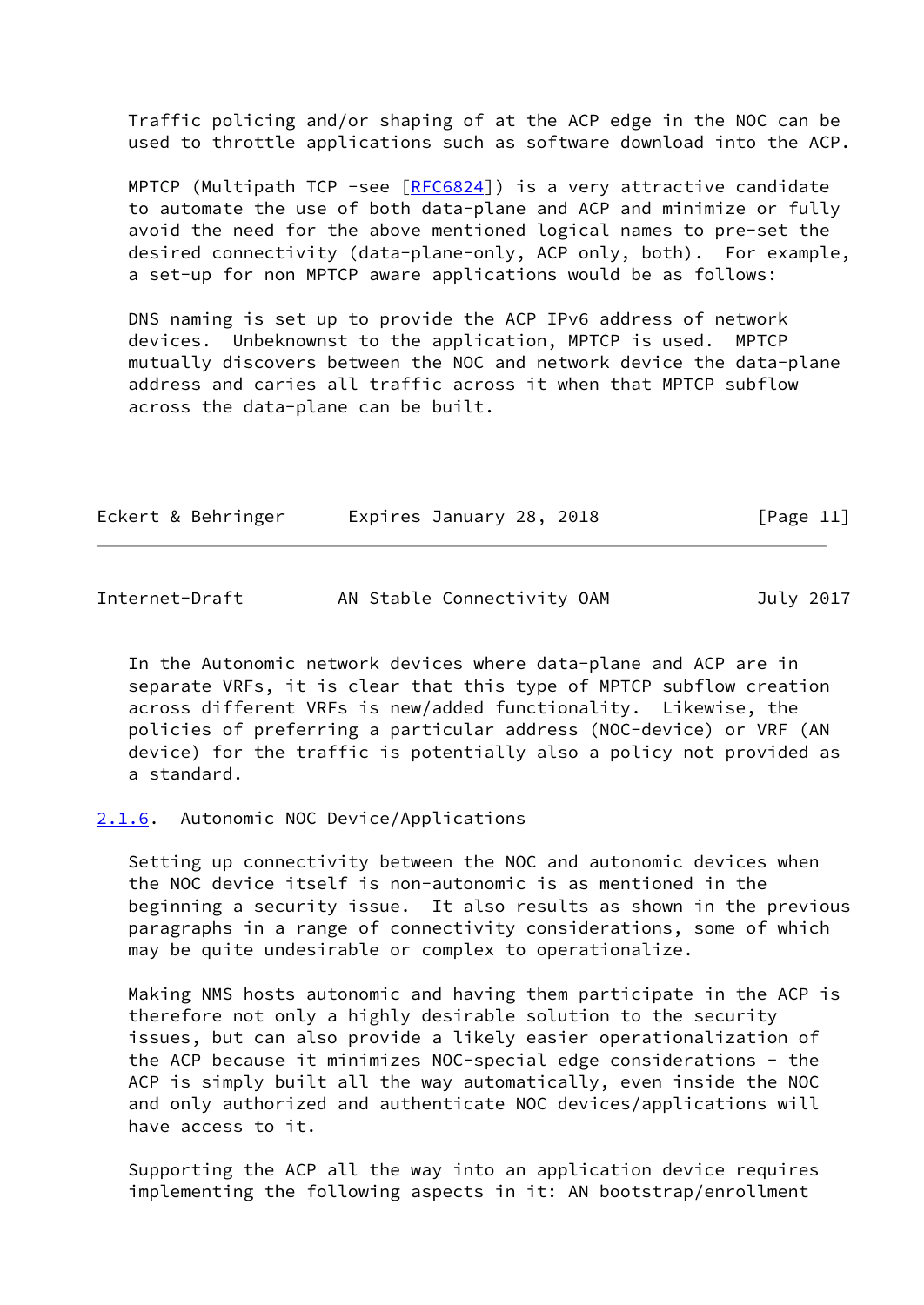mechanisms, the secure channel for the ACP and at least the host side of IPv6 routing setup for the ACP. Minimally this could all be implemented as an application and be made available to the host OS via e.g. a tap driver to make the ACP show up as another IPv6 enabled interface.

 Having said this: If the structure of NMS hosts is transformed through virtualization anyhow, then it may be considered equally secure and appropriate to construct (physical) NMS host system by combining a virtual AN/ACP enabled router with non-AN/ACP enabled NOC-application VMs via a hypervisor, leveraging the configuration options described in the previous sections but just virtualizing them.

<span id="page-13-0"></span>[2.1.7](#page-13-0). Encryption of data-plane connections

When combining ACP and data-plane connectivity for availability and performance reasons, this too has an impact on security: When using the ACP, the traffic will be mostly encryption protected, especially when considering the above described use of AN application devices. If instead the data-plane is used, then this is not the case anymore unless it is done by the application.

| Eckert & Behringer | Expires January 28, 2018 | [Page 12] |
|--------------------|--------------------------|-----------|
|--------------------|--------------------------|-----------|

<span id="page-13-1"></span>Internet-Draft AN Stable Connectivity OAM July 2017

 The simplest solution for this problem exists when using AN capable NMS hosts, because in that case the communicating AN capable NMS host and the AN network device have certificates through the AN enrollment process that they can mutually trust (same AN domain). In result, data-plane connectivity that does support this can simply leverage TLS/DTLS ([[RFC5246](https://datatracker.ietf.org/doc/pdf/rfc5246)]/[\[RFC6347](https://datatracker.ietf.org/doc/pdf/rfc6347)]) with mutual AN-domain certificate authentication - and does not incur new key management.

 If this automatic security benefit is seen as most important, but a "full" ACP stack into the NMS host is unfeasible, then it would still be possible to design a stripped down version of AN functionality for such NOC hosts that only provides enrollment of the NOC host into the AN domain to the extent that the host receives an AN domain certificate, but without directly participating in the ACP afterwards. Instead, the host would just leverage TLS/DTLS using its AN certificate via the data-plane with AN network devices as well as indirectly via the ACP with the above mentioned in-NOC network edge connectivity into the ACP.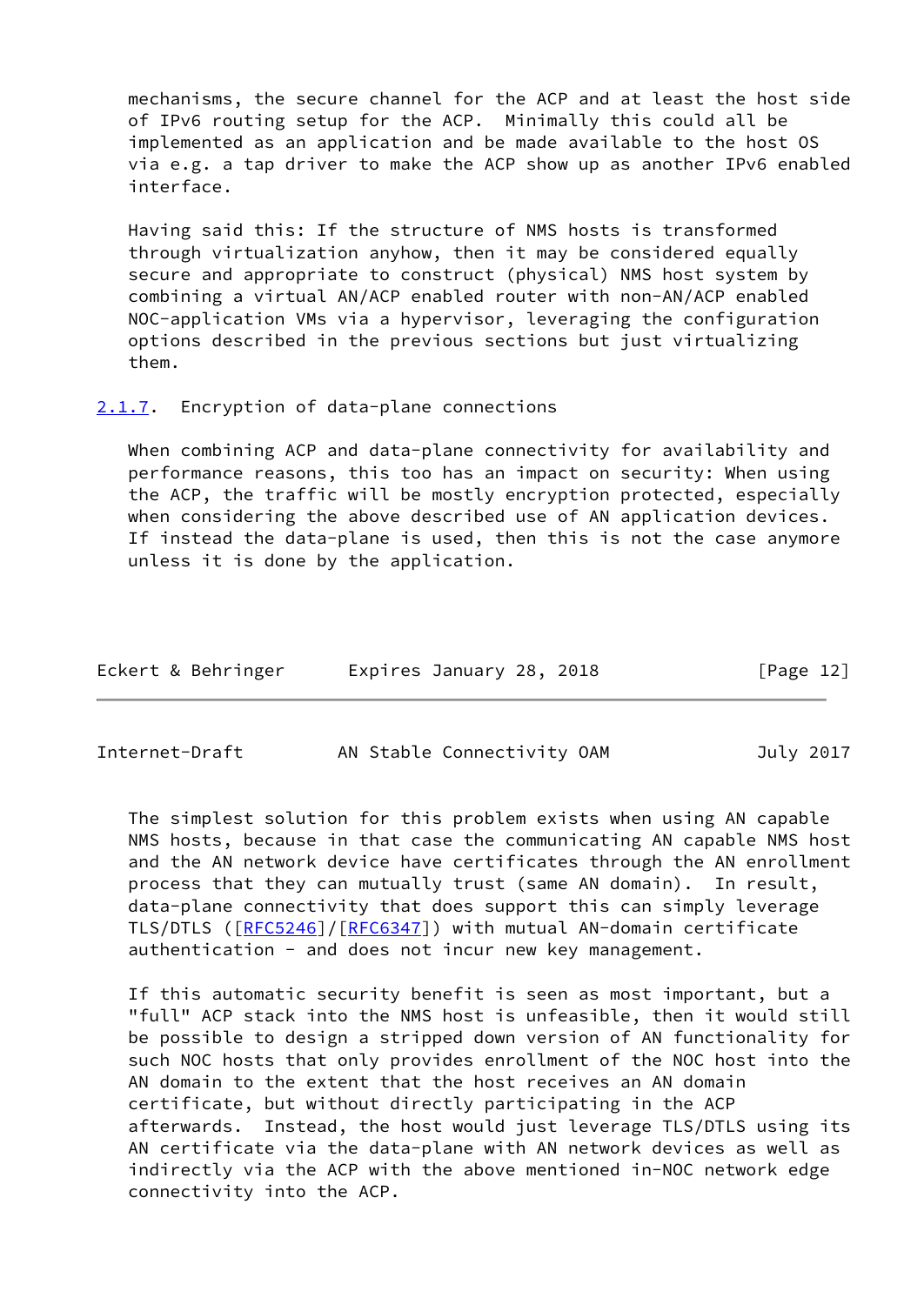When using the ACP itself, TLS/DTLS for the transport layer between NMS hosts and network device is somewhat of a double price to pay (ACP also encrypts) and could potentially be optimized away, but given the assumed lower performance of the ACP, it seems that this is an unnecessary optimization.

<span id="page-14-0"></span>[2.1.8](#page-14-0). Long Term Direction of the Solution

 If we consider what potentially could be the most lightweight and autonomic long term solution based on the technologies described above, we see the following direction:

- 1. NMS hosts should at least support IPv6. IPv4/IPv6 NAT in the network to enable use of ACP is long term undesirable. Having IPv4 only applications automatically leverage IPv6 connectivity via host-stack translation may be an option but the operational viability of this approach is not well enough understood.
- 2. Build the ACP as a lightweight application for NMS hosts so ACP extends all the way into the actual NMS hosts.
- 3. Leverage and as necessary enhance MPTCP with automatic dual connectivity: If an MPTCP unaware application is using ACP connectivity, the policies used should add subflow(s) via the data-plane and prefer them.
- 4. Consider how to best map NMS host desires to underlying transport mechanisms: With the above mentioned 3 points, not all options are covered. Depending on the OAM, one may still want only ACP,

| Eckert & Behringer | Expires January 28, 2018 | [Page 13] |
|--------------------|--------------------------|-----------|
|--------------------|--------------------------|-----------|

<span id="page-14-2"></span>Internet-Draft AN Stable Connectivity OAM July 2017

 only data-plane, or automatically prefer one over the other and/ or use the ACP with low performance or high-performance (for emergency OAM such as countering DDoS). It is as of today not clear what the simplest set of tools is to enable explicitly the choice of desired behavior of each OAM. The use of the above mentioned DNS and MPTCP mechanisms is a start, but this will require additional thoughts. This is likely a specific case of the more generic scope of TAPS.

<span id="page-14-1"></span>[2.2](#page-14-1). Stable Connectivity for Distributed Network/OAM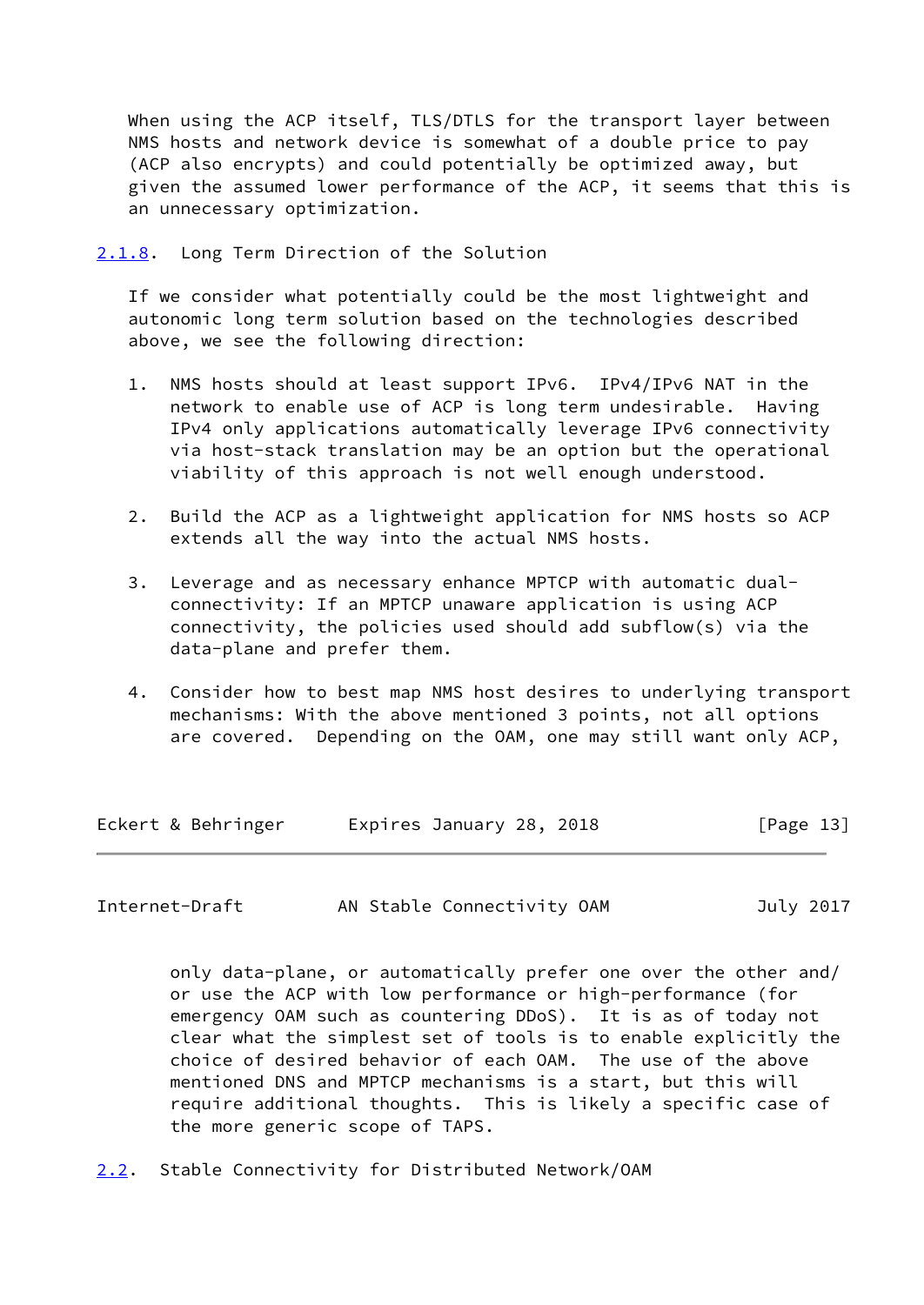The ANI (ACP, Bootstrap, GRASP) can provide via the GRASP protocol common direct-neighbor discovery and capability negotiation (GRASP via ACP and/or data-plane) and stable and secure connectivity for functions running distributed in network devices (GRASP via ACP). It can therefore eliminate the need to re-implement similar functions in each distributed function in the network. Today, every distributed protocol does this with functional elements usually called "Hello" mechanisms and with often protocol specific security mechanisms.

KARP (Keying and Authentication for Routing Protocols, see [[RFC6518\]](https://datatracker.ietf.org/doc/pdf/rfc6518)) has tried to start provide common directions and therefore reduce the re-invention of at least some of the security aspects, but it only covers routing-protocols and it is unclear how well it applicable to a potentially wider range of network distributed agents such as those performing distributed OAM. The ACP can help in these cases.

<span id="page-15-0"></span>[3](#page-15-0). Security Considerations

 In this section, we discuss only security considerations not covered in the appropriate sub-sections of the solutions described.

 Even though ACPs are meant to be isolated, explicit operator misconfiguration to connect to insecure OAM equipment and/or bugs in ACP devices may cause leakage into places where it is not expected. Mergers/Acquisitions and other complex network reconfigurations affecting the NOC are typical examples.

 ULA addressing as proposed in this document is preferred over globally reachable addresses because it is not routed in the global Internet and will therefore be subject to more filtering even in places where specific ULA addresses are being used.

 Random ULA addressing provides more than sufficient protection against address collision even though there is no central assignment authority. This is helped by the expectation, that ACPs are never expected to connect all together, but only few ACPs may ever need to connect together, e.g. when mergers and aquisitions occur.

| Eckert & Behringer | Expires January 28, 2018 | [Page 14] |
|--------------------|--------------------------|-----------|
|                    |                          |           |

| Internet-Draft | AN Stable Connectivity OAM | July 2017 |
|----------------|----------------------------|-----------|
|----------------|----------------------------|-----------|

 If packets with unexpected ULA addresses are seen and one expects them to be from another networks ACP from which they leaked, then some form of ULA prefix registration (not allocation) can be beneficial. Some voluntary registries exist, for example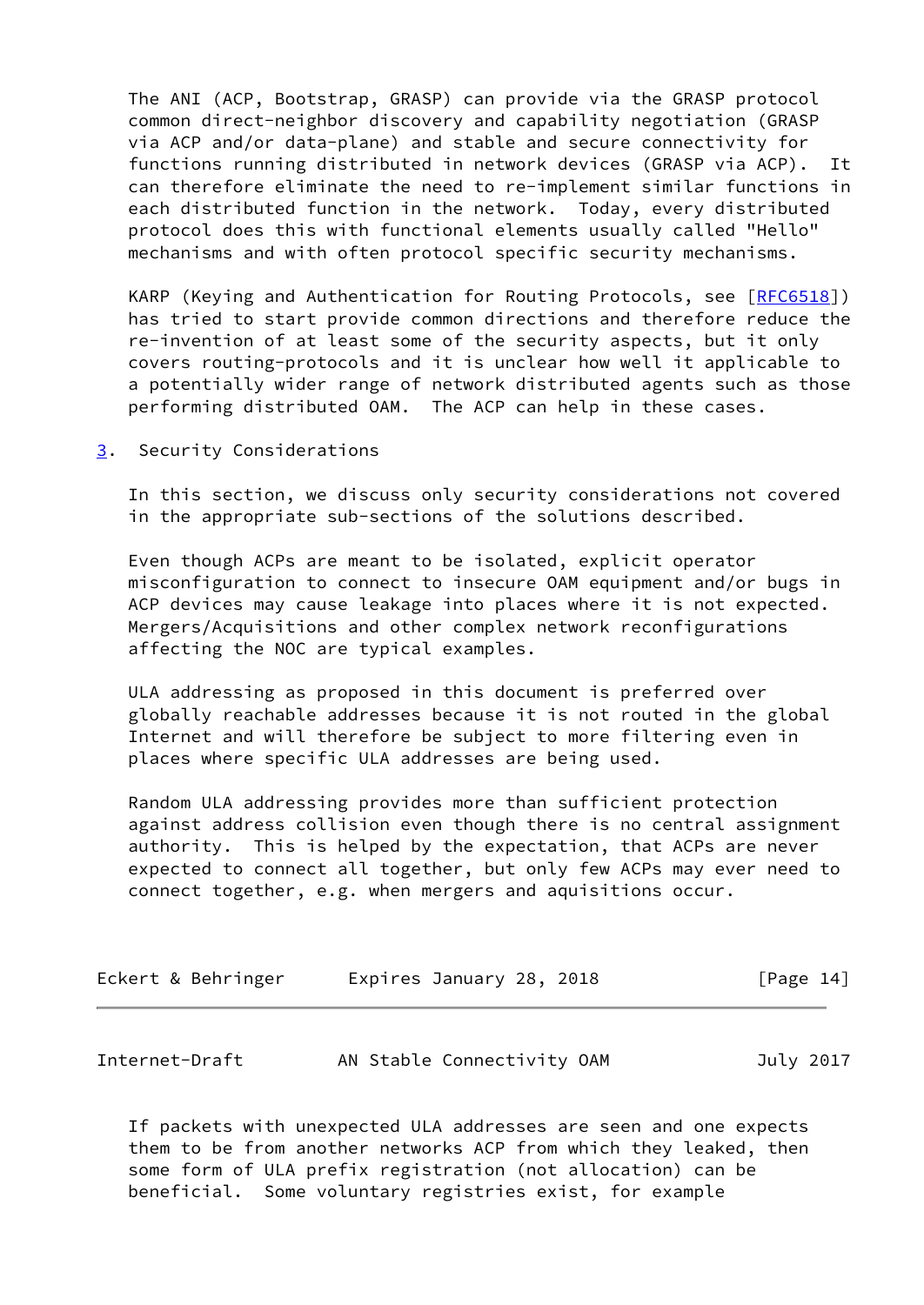<https://www.sixxs.net/tools/grh/ula/>, although none of them is preferable because of being operated by some recognized authority. If an operator would want to make its ULA prefix known, it might need to register it with multiple existing registries.

 ULA Centrally assigned ULA addresses (ULA-C) was an attempt to introduce centralized registration of randomly assigned addresses and potentially even carve out a different ULA prefix for such addresses. This proposal is currently not proceeding, and it is questionable whether the stable connectivity use case provides sufficient motivation to revive this effort.

 Using current registration options implies that there will not be reverse DNS mapping for ACP addresses. For that one will have to rely on looking up the unknown/unexpected network prefix in the registry to determine the owner of these addresses.

 Reverse DNS resolution may be beneficial for specific already deployed insecure legacy protocols on NOC OAM systems that intend to communicate via the ACP (e.g. TFTP) and leverages reverse-DNS for authentication. Given how the ACP provides path security except potentially for the last-hop in the NOC, the ACP does make it easier to extend the lifespan of such protocols in a secure fashion as far to just the transport is concerned. The ACP does not make reverse DNS lookup a secure authentication method though. Any current and future protocols must rely on secure end-to-end communications (TLS/ DTLS) and identification and authentication via the certificates assigned to both ends. This is enabled by the certificate mechanisms of the ACP.

 If DNS and especially reverse DNS are set up, then it should be set up in an automated fashion, linked to the autonomic registrar backend so that the DNS and reverse DNS records are actually derived from the subject name elements of the ACP device certificates in the same way as the autonomic devices themselves will derive their ULA addresses from their certificates to ensure correct and consistent DNS entries.

 If an operator feels that reverse DNS records are beneficial to its own operations but that they should not be made available publically for "security" by concealment reasons, then the case of ACP DNS entries is probably one of the least problematic use cases for split- DNS: The ACP DNS names are only needed for the NMS hosts intending to use the ACP - but not network wide across the enterprise.

| Eckert & Behringer | Expires January 28, 2018 | [Page 15] |
|--------------------|--------------------------|-----------|
|--------------------|--------------------------|-----------|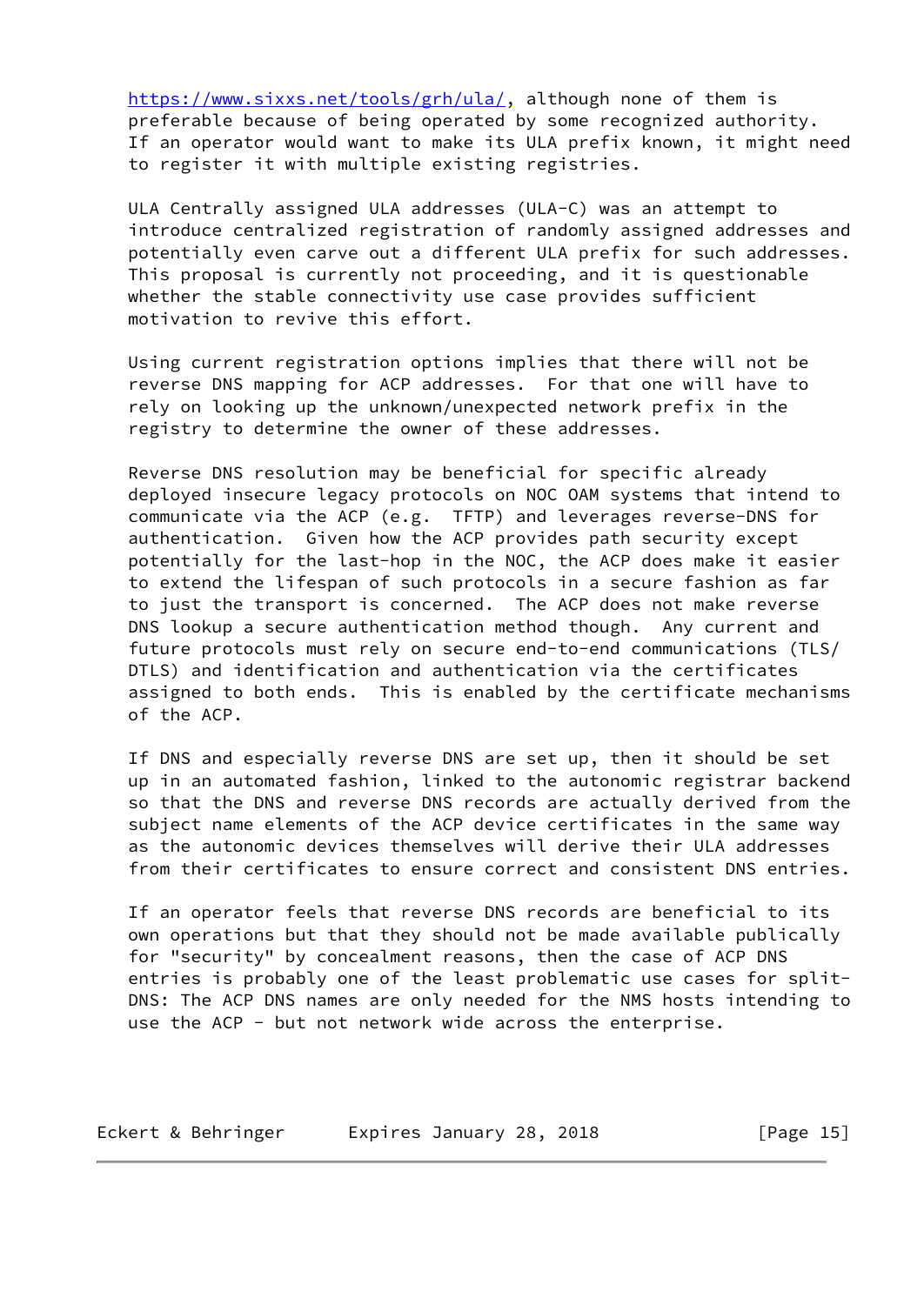<span id="page-17-1"></span>

### <span id="page-17-0"></span>[4](#page-17-0). No IPv4 for ACP

 The ACP is targeted to be IPv6 only, and the prior explanations in this document show that this can lead to some complexity when having to connect IPv4 only NOC solutions, and that it will be impossible to leverage the ACP when the OAM agents on an ACP network device do not support IPv6. Therefore, the question was raised whether the ACP should optionally also support IPv4.

 The decision not to include IPv4 for ACP as something that is considered in the use cases in this document is because of the following reasons:

 In SP networks that have started to support IPv6, often the next planned step is to consider moving out IPv4 from a native transport as just a service on the edge. There is no benefit/need for multiple parallel transport families within the network, and standardizing on one reduces OPEX and improves reliability. This evolution in the data plane makes it highly unlikely that investing development cycles into IPv4 support for ACP will have a longer term benefit or enough critical short-term use-cases. Support for IPv4-only for ACP is purely a strategic choice to focus on the known important long term goals.

 In other type of networks as well, we think that efforts to support autonomic networking is better spent in ensuring that one address family will be support so all use cases will long-term work with it, instead of duplicating effort into IPv4. Especially because auto addressing for the ACP with IPv4 would be more complex than in IPv6 due to the IPv4 addressing space.

<span id="page-17-2"></span>[5](#page-17-2). IANA Considerations

This document requests no action by IANA.

### <span id="page-17-3"></span>[6](#page-17-3). Acknowledgements

 This work originated from an Autonomic Networking project at cisco Systems, which started in early 2010 including customers involved in the design and early testing. Many people contributed to the aspects described in this document, including in alphabetical order: BL Balaji, Steinthor Bjarnason, Yves Herthoghs, Sebastian Meissner, Ravi Kumar Vadapalli. The author would also like to thank Michael Richardson, James Woodyatt and Brian Carpenter for their review and comments. Special thanks to Sheng Jiang and Mohamed Boucadair for their thorough review.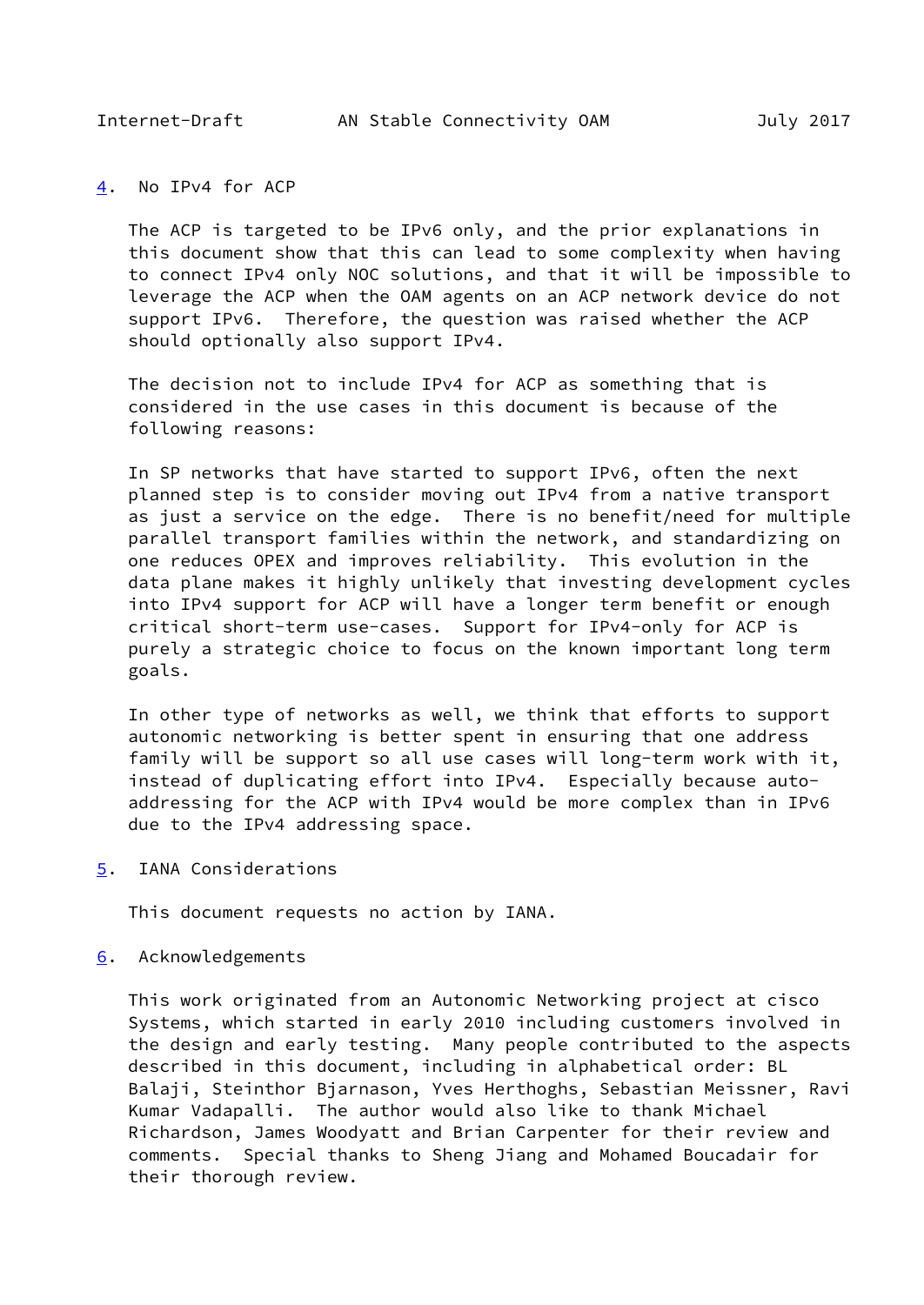<span id="page-18-1"></span>Internet-Draft AN Stable Connectivity OAM July 2017

<span id="page-18-0"></span>[7](#page-18-0). Change log [RFC Editor: Please remove]

04: Integrated fixes from Mohamed Boucadairs review.

03: Integrated fixes from Shepherd review (Sheng Jiang).

 01: Refresh timeout. Stable document, change in author association.

01: Refresh timeout. Stable document, no changes.

00: Changed title/dates.

individual-02: Updated references.

 individual-03: Modified ULA text to not suggest ULA-C as much better anymore, but still mention it.

individual-02: Added explanation why no IPv4 for ACP.

 individual-01: Added security section discussing the role of address prefix selection and DNS for ACP. Title change to emphasize focus on OAM. Expanded abstract.

individual-00: Initial version.

# <span id="page-18-2"></span>[8](#page-18-2). References

<span id="page-18-3"></span>[I-D.ietf-anima-autonomic-control-plane]

 Behringer, M., Eckert, T., and S. Bjarnason, "An Autonomic Control Plane (ACP)", [draft-ietf-anima-autonomic-control](https://datatracker.ietf.org/doc/pdf/draft-ietf-anima-autonomic-control-plane-08) [plane-08](https://datatracker.ietf.org/doc/pdf/draft-ietf-anima-autonomic-control-plane-08) (work in progress), July 2017.

<span id="page-18-4"></span>[I-D.ietf-anima-bootstrapping-keyinfra]

 Pritikin, M., Richardson, M., Behringer, M., Bjarnason, S., and K. Watsen, "Bootstrapping Remote Secure Key Infrastructures (BRSKI)", [draft-ietf-anima-bootstrapping](https://datatracker.ietf.org/doc/pdf/draft-ietf-anima-bootstrapping-keyinfra-07) [keyinfra-07](https://datatracker.ietf.org/doc/pdf/draft-ietf-anima-bootstrapping-keyinfra-07) (work in progress), July 2017.

<span id="page-18-5"></span>[I-D.ietf-anima-grasp]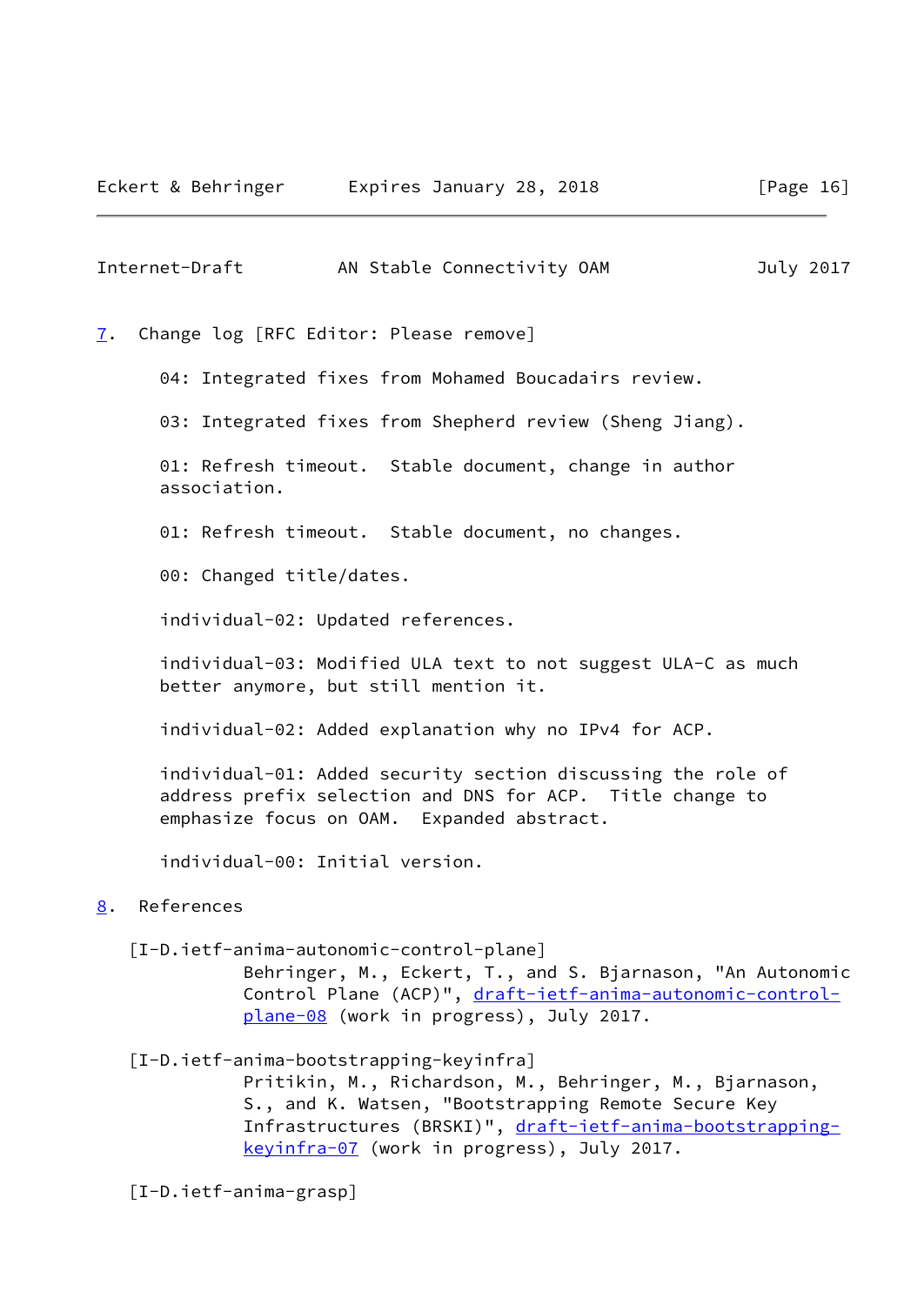Bormann, C., Carpenter, B., and B. Liu, "A Generic Autonomic Signaling Protocol (GRASP)", [draft-ietf-anima](https://datatracker.ietf.org/doc/pdf/draft-ietf-anima-grasp-15) [grasp-15](https://datatracker.ietf.org/doc/pdf/draft-ietf-anima-grasp-15) (work in progress), July 2017.

| Eckert & Behringer | Expires January 28, 2018 | [Page 17] |
|--------------------|--------------------------|-----------|
|                    |                          |           |

| Internet-Draft | AN Stable Connectivity OAM | July 2017 |
|----------------|----------------------------|-----------|
|----------------|----------------------------|-----------|

<span id="page-19-1"></span>[I-D.ietf-anima-reference-model]

 Behringer, M., Carpenter, B., Eckert, T., Ciavaglia, L., Pierre, P., Liu, B., Nobre, J., and J. Strassner, "A Reference Model for Autonomic Networking", [draft-ietf](https://datatracker.ietf.org/doc/pdf/draft-ietf-anima-reference-model-04) [anima-reference-model-04](https://datatracker.ietf.org/doc/pdf/draft-ietf-anima-reference-model-04) (work in progress), July 2017.

- <span id="page-19-0"></span> [ITUT] International Telecommunication Union, "Architecture and specification of data communication network", ITU-T Recommendation G.7712/Y.1703, June 2008.
- [RFC1034] Mockapetris, P., "Domain names concepts and facilities", STD 13, [RFC 1034,](https://datatracker.ietf.org/doc/pdf/rfc1034) DOI 10.17487/RFC1034, November 1987, <<http://www.rfc-editor.org/info/rfc1034>>.
- [RFC4193] Hinden, R. and B. Haberman, "Unique Local IPv6 Unicast Addresses", [RFC 4193,](https://datatracker.ietf.org/doc/pdf/rfc4193) DOI 10.17487/RFC4193, October 2005, <<http://www.rfc-editor.org/info/rfc4193>>.
- [RFC5246] Dierks, T. and E. Rescorla, "The Transport Layer Security (TLS) Protocol Version 1.2", [RFC 5246](https://datatracker.ietf.org/doc/pdf/rfc5246), DOI 10.17487/RFC5246, August 2008, <<http://www.rfc-editor.org/info/rfc5246>>.
- [RFC6291] Andersson, L., van Helvoort, H., Bonica, R., Romascanu, D., and S. Mansfield, "Guidelines for the Use of the "OAM" Acronym in the IETF", [BCP 161](https://datatracker.ietf.org/doc/pdf/bcp161), [RFC 6291](https://datatracker.ietf.org/doc/pdf/rfc6291), DOI 10.17487/RFC6291, June 2011, <<http://www.rfc-editor.org/info/rfc6291>>.
- [RFC6347] Rescorla, E. and N. Modadugu, "Datagram Transport Layer Security Version 1.2", [RFC 6347](https://datatracker.ietf.org/doc/pdf/rfc6347), DOI 10.17487/RFC6347, January 2012, [<http://www.rfc-editor.org/info/rfc6347](http://www.rfc-editor.org/info/rfc6347)>.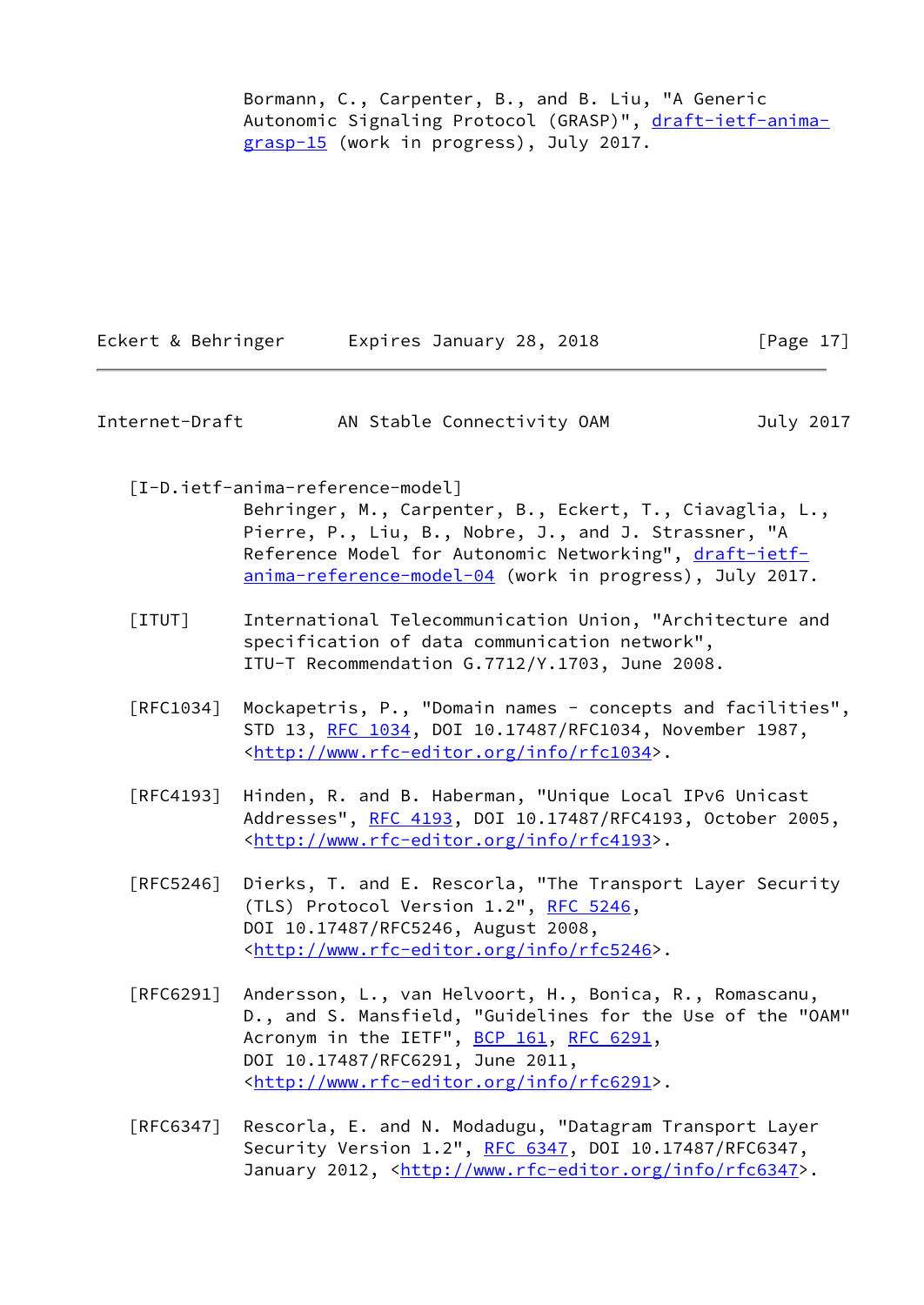- [RFC6418] Blanchet, M. and P. Seite, "Multiple Interfaces and Provisioning Domains Problem Statement", [RFC 6418,](https://datatracker.ietf.org/doc/pdf/rfc6418) DOI 10.17487/RFC6418, November 2011, <<http://www.rfc-editor.org/info/rfc6418>>.
- [RFC6434] Jankiewicz, E., Loughney, J., and T. Narten, "IPv6 Node Requirements", [RFC 6434](https://datatracker.ietf.org/doc/pdf/rfc6434), DOI 10.17487/RFC6434, December 2011, [<http://www.rfc-editor.org/info/rfc6434](http://www.rfc-editor.org/info/rfc6434)>.
- [RFC6518] Lebovitz, G. and M. Bhatia, "Keying and Authentication for Routing Protocols (KARP) Design Guidelines", [RFC 6518](https://datatracker.ietf.org/doc/pdf/rfc6518), DOI 10.17487/RFC6518, February 2012, <<http://www.rfc-editor.org/info/rfc6518>>.

| Eckert & Behringer | Expires January 28, 2018 | [Page 18] |
|--------------------|--------------------------|-----------|
|                    |                          |           |

- <span id="page-20-0"></span>Internet-Draft AN Stable Connectivity OAM July 2017
	- [RFC6824] Ford, A., Raiciu, C., Handley, M., and O. Bonaventure, "TCP Extensions for Multipath Operation with Multiple Addresses", [RFC 6824,](https://datatracker.ietf.org/doc/pdf/rfc6824) DOI 10.17487/RFC6824, January 2013, <<http://www.rfc-editor.org/info/rfc6824>>.
	- [RFC7575] Behringer, M., Pritikin, M., Bjarnason, S., Clemm, A., Carpenter, B., Jiang, S., and L. Ciavaglia, "Autonomic Networking: Definitions and Design Goals", [RFC 7575](https://datatracker.ietf.org/doc/pdf/rfc7575), DOI 10.17487/RFC7575, June 2015, <<http://www.rfc-editor.org/info/rfc7575>>.

Authors' Addresses

 Toerless Eckert (editor) Futurewei Technologies Inc. 2330 Central Expy Santa Clara 95050 USA

Email: tte+ietf@cs.fau.de

Michael H. Behringer

Email: michael.h.behringer@gmail.com